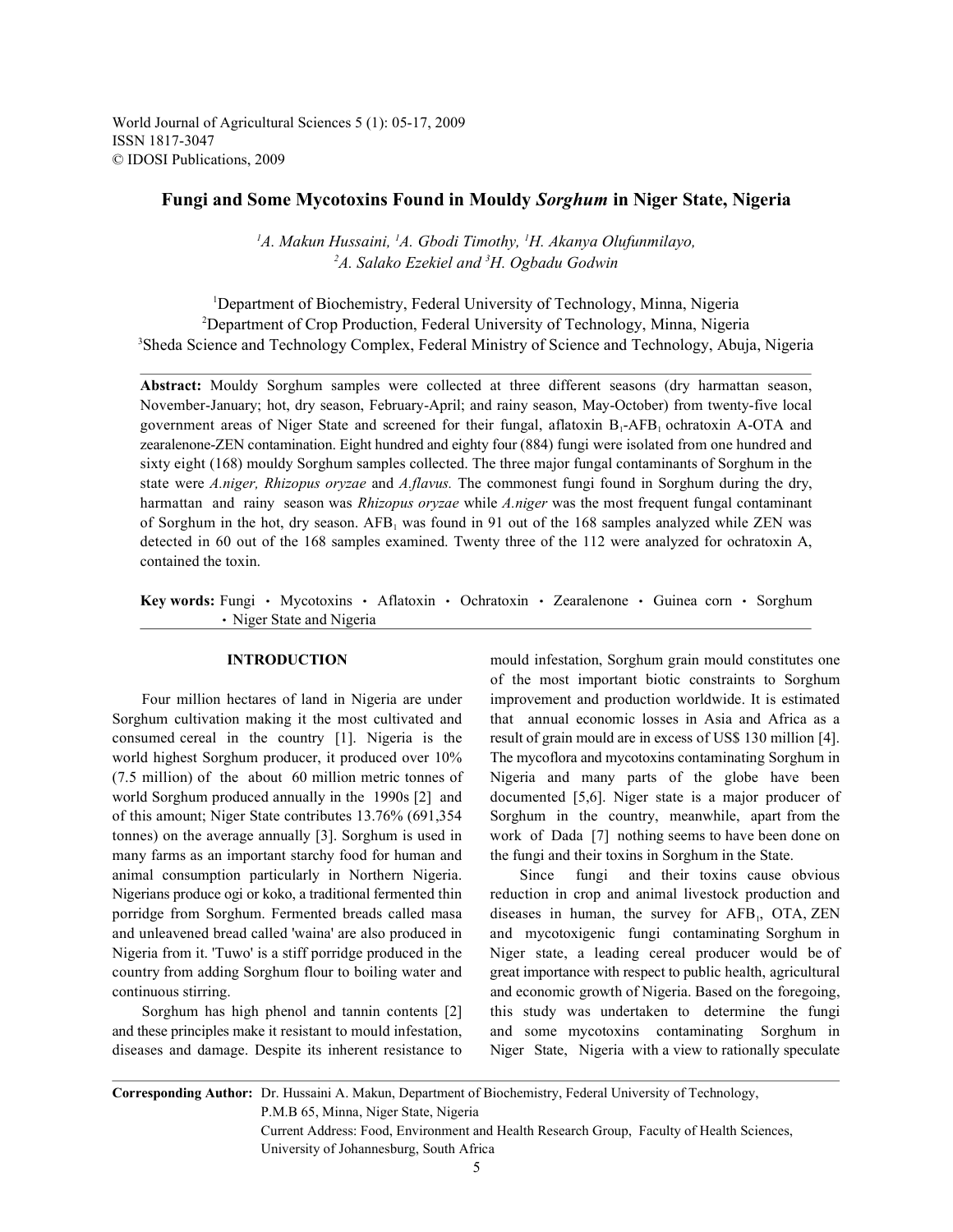consumption of the studied cereal in Niger State and subsequently to fresh Petri-dishes containing PDA for by implication in Nigeria. identification. Identification of isolates was carried out

**Collection of Samples:** In the year 2000, visibly mouldy Ahmadu Bello University, Zaria. samples of Sorghum were collected during the dry harmattan (November-January), hot, dry season **Analysis of Mycotoxins:** The samples were screened and (February-April) and rainy season (May -October) from twenty five local government areas of Niger State: Agaie, Agwara, Bida, Borgu, Bosso, Edati, Gbako, Gurara, chemicals Ltd, Jerusalem, Israel and the zearalenone Katcha, Kontagora, Lapai and Lavun. Others include standards from the USDA Southern Regional Centre. A Magama, Mariga, Mashegu, Minna, Mokwa, Munya, multi-mycotoxin assay method [9] was used for the Paikoro, Rafi, Rijau, Tafa, Shiroro, Suleja and Wushishi. mycotoxins analysis. In the method, dichloromethane The local government areas fall into four microclimatic and phosphoric acid are used for the simultaneous zones. The wettest zone (zone 1) has an annual rainfall of above 1400 mm and comprises of Suleja and Tafa. Borgu the initial dichloromethane/phosphoric acid extract and Magama make up the wet zone (zone 11) with an was subjected to a specific clean-up procedure for each annual rainfall of 1200-1400 mm. The dry zone (zone 111) mycotoxin. Each of the procedure was a modification of a is the largest comprising of 18 LGAs (Agaie, Agwara, published procedure for each toxin as described below. Bida, Bosso, Edati, Gbako, Gurara, Katcha and Kontagora. Others are Lapai, Lavun, Mashegu, Minna, Mokwa, **Extraction and Identification of Mycotoxins:** Fifty gram Munya, Paikoro, Rijau and Shiroro) and has rainfall of of pulverized samples were weighed into 500 ml 1000-1200 mm. Mariga, Rafi and Wushishi make up the Erlenmeyer flask and 25 ml 1M-phosphoric acid and 250 ml zone 1V which is the driest of the four with an annual of dichloromethane were added. The flask was shaken

were collected while the field samples were only obtained rapid filter paper. About 200 ml of the filtrate was collected in the dry harmattan season shortly before harvest period. and from this, 50 ml aliquots were placed in separate 100 The stored samples were collected from locally built mud barns called rumbu in Hausa. About two kilograms of and ZEN assay. the samples were collected, labeled, packaged in sterile laboratory, the samples were divided into two halves. One Chemists [10]. The plates were developed in etherhalf was grounded and stored for mycotoxin analysis methanol-water (96:3:1 by volume) and were estimated

and cultured according to the method described by under long wave and the spots fluoresced yellow. The Halfon-Meiri and Barkon-Golan [8]. About 10 gm of recovery percentage was 97%. the grains were surface sterilized using 5% sodium OTA was quantified by a modification of the hypochlorite solution and washed with ten successive method of Paulsch *et al*. [11], with 1M-phosphoric 100 ml volume of sterile distilled water. Ten grains were acid substituted for 4 M-phosphoric acid and placed at random in each of the Petri-dishes containing dichloromethane substituted for chloroform. The Potato Dextrose Agar (PDA) and chloramphenicol (500 mg intensities of the standards and samples were compared per litre). The dishes were incubated at room temperature visually with a recovery percentage of 93%. To confirm and examined daily for five days. Fungi from plated grains the presence of OTA, the thin layer chromatographic

the types of mycotoxicoses expected following were transferred to PDA slant media bottles and **MATERIALS AND METHODS** at the Microbiology Department of Federal University of based on morphological and microscopic characteristics Technology, Minna and Department of Crop Protection,

> analyzed for aflatoxin  $B<sub>1</sub>$ , ochratoxin A and zearalenone. The AFB<sub>1</sub> and OTA standards were obtained from Makor extraction of AFB<sub>1</sub>, OTA and ZEN. A separate portion of

rainfall of below 1000 mm. for 30 minutes using a shaker and the content filtered In each of the season stored and marketed samples under pressure on Buchner funnel fitted with 18 cm circle ml Erlenmeyer flasks with glass stoppers, for AFB, OTA

polythene bags and taken to the laboratory. In the the method of the Association of Official Analytical and the other half was used immediately for fungal by visual comparison of fluorescence intensity of isolation studies. samples with that of standards. Aflatoxin was confirmed **Isolation and Identification of Fungi:** Fungi were isolated aqueous sulphuric acid (50:50, v/v), dried and viewed  $AFB<sub>1</sub>$  was analyzed in one of the 50 ml aliquot using by spraying the thin layer chromatographic plates with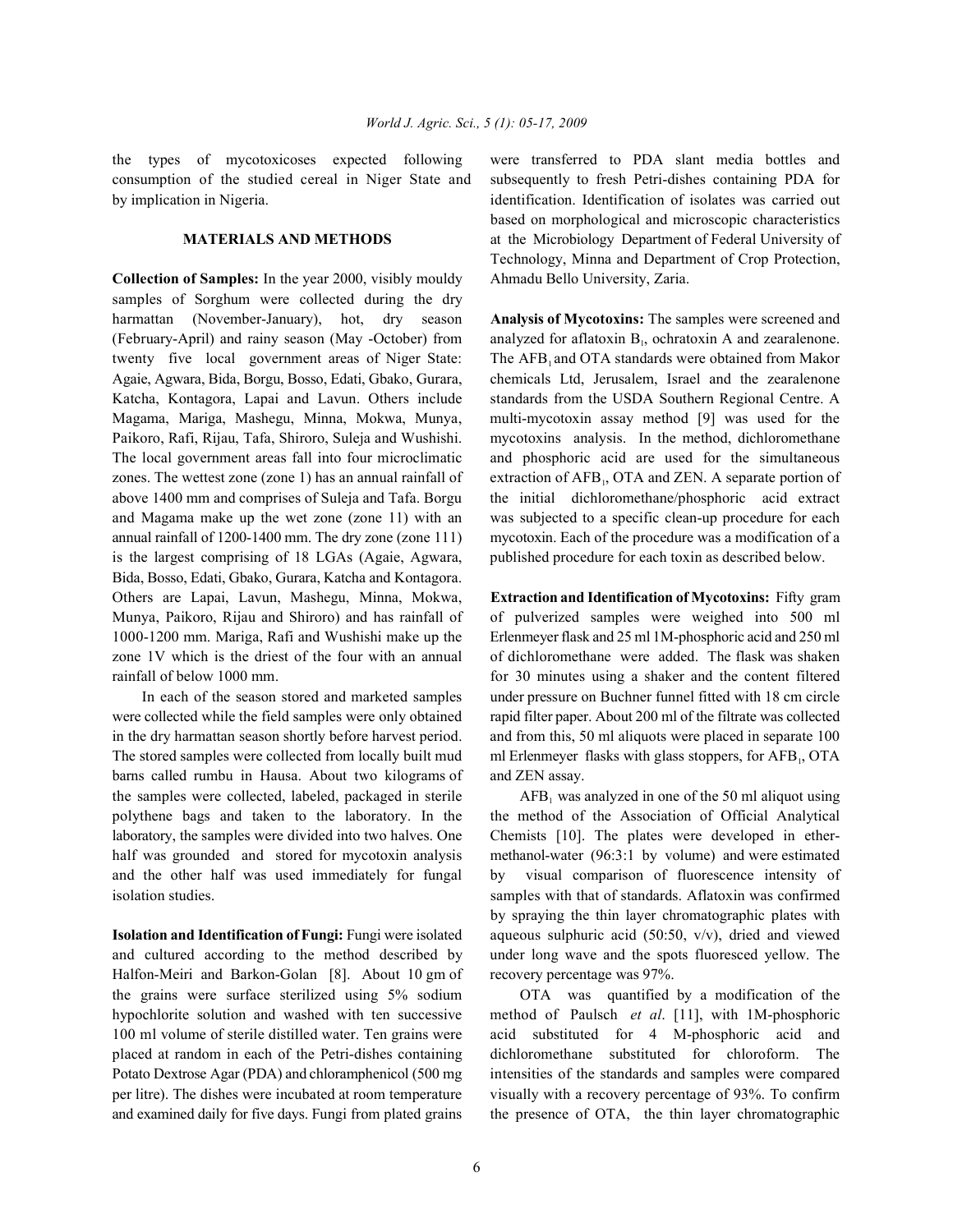plates were sprayed with alcoholic aluminum chloride **RESULTS**  $(AICI<sub>3</sub>)$  (20 gm/100 ml alcohol) and also by exposure to ammonia vapour and viewed under long wave. The **Fungi Isolated:** Table 1 shows the list and incidence of

and Thorpe, [12] as described by Gbodi *et al*. [13] and were cultured and identified from a total of a hundred had a recovery percentage of 100%. In this method and sixty eight samples studied. The results indicate phosphoric acid and dichloromethane were used for that the genera of fungi contaminating Sorghum in extraction in place of chloroform. Plates for ZEN Niger State in order of frequency were *Aspergillus,* determination were developed first in benzene -hexane *Rhizopus, Penicillium, Mucor, Fusarium, Alternaria,* (75:25) followed by developing in methylene-ethanol *Phoma, Trichoderma, Helminthosporium and* (97:3). ZEN was confirmed by spraying the plates with *Cladosporium.*. Others include *Curvularia,* Alcoholic aluminum chloride and viewed under short *Colletrotrichum, Chrysosporium, Scopularia, Torula,* wave when the fluorescence intensity increased. *Arthrium* and *Rhodotorula.* The thirteen most frequent

analysis of variance (student's-test) of data generated *Rhizopus spp, Trichoderma spp* and *Alternaria alternate*. were calculated using SPSS software. The statistical level Others include *Helminthosporium spp, Phoma spp,* of significance was fixed at P<0.05 (95%). *Phoma sorghina, Fusarium spp* and *Cladosporium spp.*

fluorescence changed from blue green to bright blue to fungi isolated from field, marketed and stored mouldy confirm OTA spots. Sorghum collected at the three different seasons of the ZEN was assayed by a modified method of Ware year. Eight hundred and eighty four fungal isolates **Statistical Analysis:** Mean±standard deviation and *Rhizopus oryzae, A.flavus, Mucor spp, Penicillium spp,* fungi species infecting Sorghum in the State were *A.niger,*

Table 1: Incidence of fungi in mouldy sorghum collected during the three seasons of the year in Niger State

| Dry-Cold Harmattan (Nov-Dec.) |                               |                              | Hot, Dry Season (March-May) |                               |                              | Rainy Season (June-Oct.) |                               |                              |                    |
|-------------------------------|-------------------------------|------------------------------|-----------------------------|-------------------------------|------------------------------|--------------------------|-------------------------------|------------------------------|--------------------|
| Fungus                        | No. of<br>samples<br>Infected | No. of<br>samples<br>Studied | Fungus                      | No. of<br>samples<br>Infected | No. of<br>samples<br>Studied | Fungus                   | No. of<br>samples<br>Infected | No. of<br>samples<br>Studied | Total<br>Incidence |
| Alternaria alternata          | 5                             | 56                           | Alternaria alternata        | 12                            | 56                           | Alternaria alternata     | 16                            | 59                           | 33                 |
| Alternaria spp                | 9                             |                              | Alternaria spp              | 3                             |                              | Alternaria spp           | 13                            |                              | 25                 |
| Arthrium spp                  | 1                             |                              |                             |                               |                              |                          |                               |                              | -1                 |
| Aspergillius flavus           | 28                            |                              | Aspergillius flavus         | 30                            |                              | Aspergillus flavus       | 29                            |                              | 87                 |
|                               |                               |                              | A. funigatus                | 6                             |                              | A. fumigatus             | 9                             |                              | 15                 |
| A. gloucus                    | 2                             |                              |                             |                               |                              |                          |                               |                              | 2                  |
|                               |                               |                              |                             |                               |                              | A. nidulans              | 3                             |                              | 3                  |
| A. niger                      | 34                            |                              | A. niger                    | 31                            |                              | A. niger                 | 39                            |                              | 104                |
|                               |                               |                              |                             |                               |                              | A. ochraceus             | 3                             |                              | 3                  |
| A. parasiticus                | 1                             |                              | A. parasiticus              | 4                             |                              | A. parasticus            | 18                            |                              | 23                 |
| A. versicolor                 | 3                             |                              |                             |                               |                              | A. versicolor            | 2                             |                              | 5                  |
|                               |                               |                              | Chaetomium                  | 2                             |                              |                          |                               |                              | 2                  |
|                               |                               |                              |                             |                               |                              | Chrysosporium tropicam   | 3                             |                              | 3                  |
| Cladosporum spp               | 5                             |                              | Cladosporum spp             | 8                             |                              | Cladosporum spp          | 13                            |                              | 26                 |
|                               |                               |                              |                             |                               |                              | Cladosporum werneckil    | $\overline{c}$                |                              | $\overline{2}$     |
| Collectrtotichum spp          | 5                             |                              |                             |                               |                              | Colletrotrichum spp      | 10                            |                              | 15                 |
| Curvularia lunata             | 8                             |                              | Curuularia lunata           | 6                             |                              | Curvularia lunata        | 10                            |                              | 24                 |
| Fusarium spp                  | 3                             |                              | Fusarium spp                | 6                             |                              | Fusarium spp             | 16                            |                              | 25                 |
| F. equseti                    | 12                            |                              | F. equseti                  | 3                             |                              | F. equseti               | 1                             |                              | 16                 |
| F. oxysporum                  | 9                             |                              |                             |                               |                              | F.oxysporum              | 2                             |                              | 11                 |
|                               |                               |                              |                             |                               |                              | F.semitectum             | 9                             |                              | 9                  |
|                               |                               |                              |                             |                               |                              | F.solani                 | 3                             |                              | 3                  |
| Helminthosporium spp          | 11                            |                              | Helminthosporum spp         | 4                             |                              | Helmintho sporum spp     | 13                            |                              | 28                 |
| Mucor spp                     | 31                            |                              | Mucor spp                   | 23                            |                              | Mucor spp                | 17                            |                              | 71                 |
| Penicillium spp               | 18                            |                              | Penicillium spp             | 19                            |                              | Penicillium spp          | 31                            |                              | 68                 |
|                               |                               |                              |                             |                               |                              | P. citrinum              | 4                             |                              | 4                  |
|                               |                               |                              |                             |                               |                              | P. notatum               | 1                             |                              | 1                  |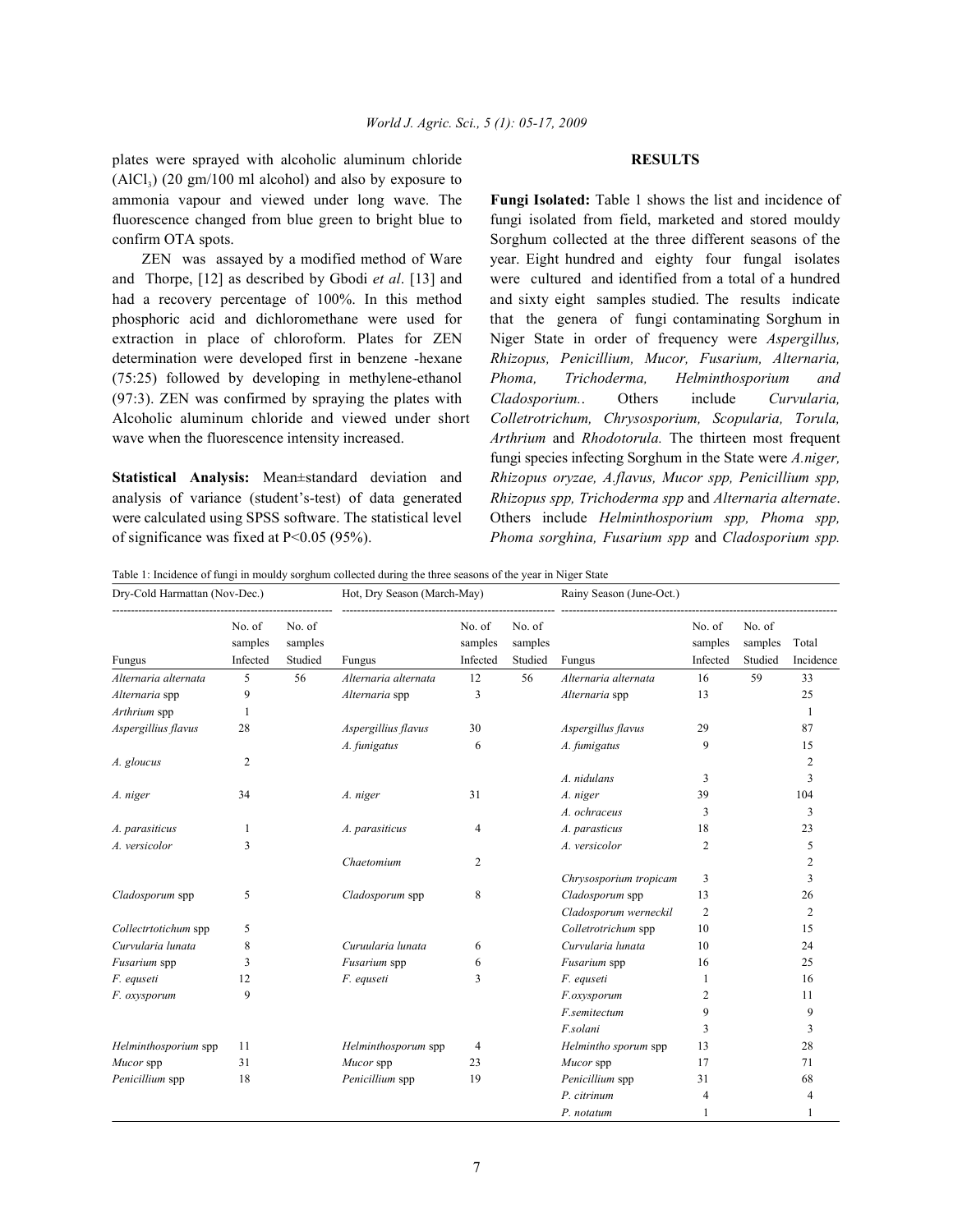| Table 1: Continued |     |                     |     |                   |              |     |
|--------------------|-----|---------------------|-----|-------------------|--------------|-----|
| P. rubrum          |     |                     |     | P. rubrum         |              |     |
| P. verrucosum      |     |                     |     | P. verrucosum     | <sub>6</sub> | 12  |
| Phoma sorghina     | 12  | Phoma sorghina      |     | Phoma sorghina    | 11           | 27  |
| Phoma spp          | δ   | <i>Phoma</i> spp    | 13  | Phoma spp         |              | 28  |
| Rhizopus oryzae    | 47  | Rhizopus oryzae     | 25  | Rhizopus oryzae   | 29           | 101 |
| Rhizopus spp       |     | <i>Rhizopus</i> spp | 10  | Rhizopus spp      | 39           | 58  |
|                    |     |                     |     | Rhodoturula rubra |              |     |
|                    |     |                     |     | Scopulariopsis    |              |     |
|                    |     |                     |     | Torula spp        |              |     |
| Trichoderma spp    |     | Trichoderma spp     |     | Trichoderma spp   | 25           | 39  |
|                    | 280 |                     | 212 |                   | 392          | 884 |

### Table 2: Incidence of fungi in mouldy sorghum in Niger State, Nigeria in accordance to microclimatic zones

| Zone I                     |                   |                                              | Zone II                |                               |                                     | Zone III               |                               |                                     | Zone IV              |                               |                              |                    |
|----------------------------|-------------------|----------------------------------------------|------------------------|-------------------------------|-------------------------------------|------------------------|-------------------------------|-------------------------------------|----------------------|-------------------------------|------------------------------|--------------------|
| Fungus                     | No. of<br>samples | No. of<br>samples<br>Infected Studied Fungus |                        | No. of<br>samples<br>Infected | No. of<br>samples<br>Studied Fungus |                        | No. of<br>samples<br>Infected | No. of<br>samples<br>Studied Fungus |                      | No. of<br>samples<br>Infected | No. of<br>samples<br>Studied | Total<br>Incidence |
|                            | $\,$ 8 $\,$       | 42                                           |                        | 9                             | 42                                  |                        | 11                            | 45                                  |                      | 5                             | 42                           | 33                 |
| Alternaria alternata       | 9                 |                                              | Alternaria alternata   | 6                             |                                     | Alternaria alternata   | 8                             |                                     | Alternaria alternata | $\overline{c}$                |                              | 25                 |
| Alternaria spp<br>Arthrium | $\mathbf{1}$      |                                              | Alternaria spp         |                               |                                     | Alternaria spp         |                               |                                     | Alternaria spp       |                               |                              | 1                  |
|                            | 23                |                                              |                        |                               |                                     |                        |                               |                                     |                      | 19                            |                              | 87                 |
| Aspergillius flavus        | 6                 |                                              | Aspergillius flavus    | 21<br>3                       |                                     | Aspergillius flavus    | 24<br>6                       |                                     | Aspergillius flavus  |                               |                              | 15                 |
| A. fumigatus               | 2                 |                                              | A. fumigatus           |                               |                                     | A. fumigatus           |                               |                                     |                      |                               |                              | $\overline{c}$     |
| A. gloucus                 | 1                 |                                              | A. nidulans            |                               |                                     |                        |                               |                                     | A. nidulans          | $\mathbf{1}$                  |                              | 3                  |
| A. nidulans                |                   |                                              |                        | 1                             |                                     |                        |                               |                                     |                      |                               |                              |                    |
| A. niger                   | 27                |                                              | A. niger               | 23                            |                                     | A. niger               | 28                            |                                     | A. niger             | 26                            |                              | 104                |
| A. orchraceus              | 2                 |                                              |                        |                               |                                     | A. ochraceus           | $\mathbf{1}$                  |                                     |                      |                               |                              | 3                  |
| A. parasiticus             | 5                 |                                              | A. parasiticus         | $\overline{4}$                |                                     | A. parasiticus         | 11                            |                                     | A. parasticus        | 3                             |                              | 23                 |
| A. versicolor              | $\overline{c}$    |                                              | A. versicolor          | $\mathbf{1}$                  |                                     | A. versicolor          | $\overline{c}$                |                                     |                      |                               |                              | 5                  |
| Chaetomium spp             | 1                 |                                              | Chaetomium spp         | 1                             |                                     |                        |                               |                                     |                      |                               |                              | $\overline{2}$     |
| Chrysosporium tropicam     | $\mathbf{1}$      |                                              | Chrysosporium tropicam | $\mathbf{1}$                  |                                     | Chrysosporium tropicam | 1                             |                                     |                      |                               |                              | 3                  |
| Cladosporum spp            | 6                 |                                              | Cladosporum spp        | 10                            |                                     | Cladosporum spp        | 5                             |                                     | Cladosporum spp      | 5                             |                              | 26                 |
| Cladosporum werneckil      | 2                 |                                              |                        |                               |                                     |                        |                               |                                     |                      |                               |                              | $\overline{2}$     |
| Collectrtotichum spp       | 5                 |                                              | Collectrtotichum spp   | 6                             |                                     | Collectrtotichum spp   | 3                             |                                     | Colletrotrichum      | 1                             |                              | 15                 |
| Curvularia lunata          | 3                 |                                              | Curvularia lunata      | 6                             |                                     | Curvularia lunata      | 14                            |                                     | Curvularia lunata    | 1                             |                              | 24                 |
| Fusarium spp               | 9                 |                                              | Fusarium spp           | 9                             |                                     | Fusarium spp           | 3                             |                                     | Fusarium spp         | 4                             |                              | 25                 |
| F. equseti                 | 4                 |                                              | F. equseti             | $\overline{2}$                |                                     | F. equseti             | $\tau$                        |                                     | F. equseti           | 3                             |                              | 16                 |
| F. oxysporum               | $\overline{c}$    |                                              | F. oxysporum           | $\overline{4}$                |                                     | F. oxysporum           | 3                             |                                     | F.oxysporum          | $\overline{c}$                |                              | 11                 |
| F. semitectum              | 1                 |                                              | F. semitectum          | $\overline{c}$                |                                     | F. semitectum          | $\overline{4}$                |                                     | F.semitectum         | $\overline{c}$                |                              | 9                  |
| F. solani                  | 1                 |                                              |                        |                               |                                     | F.solani               | $\overline{2}$                |                                     |                      |                               |                              | 3                  |
| Helminthosporium spp       | $\,$ 8 $\,$       |                                              | Helminthosporium spp   | 9                             |                                     | Helminthosporium spp   | $\overline{4}$                |                                     | Helminthosporium spp | $\overline{7}$                |                              | 28                 |
| Mucor spp                  | 12                |                                              | Mucor spp              | 16                            |                                     | Mucor spp              | 23                            |                                     | Mucor spp            | 20                            |                              | 71                 |
| Penicillium spp            | 15                |                                              | Penicillium spp        | 14                            |                                     | Penicillium spp        | 17                            |                                     | Penicillium spp      | 22                            |                              | 68                 |
| P. citrinum                | $\mathbf{1}$      |                                              | P. citrinum            | 3                             |                                     |                        |                               |                                     |                      |                               |                              | $\overline{4}$     |
|                            |                   |                                              |                        |                               |                                     | P. notatum             | 1                             |                                     |                      |                               |                              | -1                 |
| P. rubrum                  | 1                 |                                              | P. rubrum              | $\mathbf{1}$                  |                                     | P. rubrum              | 1                             |                                     | P. rubrum            | $\mathbf{1}$                  |                              | $\overline{4}$     |
| P. verrucosum              | $\overline{4}$    |                                              | P. verrucosum          | $\overline{4}$                |                                     | P. verrucosum          | $\overline{c}$                |                                     | P. verrucosum        | $\overline{2}$                |                              | 12                 |
| Phoma sorghina             | 8                 |                                              | Phoma sorghina         | 5                             |                                     | Phoma sorghina         | 5                             |                                     | Phoma sorghina       | 9                             |                              | 27                 |
| Phoma spp                  | 8                 |                                              | Phoma spp              | 9                             |                                     | Phoma spp              | $\overline{7}$                |                                     | Phoma spp            | $\overline{4}$                |                              | 28                 |
| Rhizopus oryzae            | 24                |                                              | Rhizopus oryzae        | 23                            |                                     | Rhizopus oryzae        | 26                            |                                     | Rhizopus oryzae      | 28                            |                              | 101                |
| Rhizopus spp               | 12                |                                              | Rhizopus spp           | 16                            |                                     | Rhizopus spp           | 13                            |                                     | Rhizopus spp         | 17                            |                              | 58                 |
|                            |                   |                                              |                        |                               |                                     | Rhodoturula rubra      | 1                             |                                     |                      |                               |                              | $\mathbf{1}$       |
| Scopulariopsis             | $\mathbf{1}$      |                                              | Scopulariopsis         | $\mathbf{1}$                  |                                     | Scopulariopsis         | 1                             |                                     |                      |                               |                              | 3                  |
| Torula spp                 | $\overline{c}$    |                                              |                        |                               |                                     |                        |                               |                                     |                      |                               |                              | $\overline{2}$     |
| Trichoderma                | 7                 |                                              | Trichoderma            | 12                            |                                     | Trichoderma            | 12                            |                                     | Trichoderma          | 8                             |                              | 39                 |
|                            | 224               |                                              |                        | 223                           |                                     |                        | 245                           |                                     |                      | 192                           |                              | 884                |

February) *Rhizopus oryzae* (47/56) was the most common equal occurrence predominated followed by *Penicillium* fungi followed by *A.niger* (34/56), *Mucor spp* (31/56) and *spp* (31/59), *Rhizopus oryzae* (29/59) and *A.flavus* (29/59). *A. flavus* (Table 1). On same table, the studies reveals that There was higher fungal contamination (average fungal *A. niger* (31/56), *A. flavus* (30/56), *Rhizopus oryzae* (25/56) isolate per sample) during the rainy season (6.64) than the and *Mucor spp* (23/56) were the four commonest fungi dry harmattan season (5.00). The least number of isolates during the dry, hot season. During the rainy season, were cultured in the dry, hot period (3.78).

During the dry harmattan season (November- *Rhizopus oryzae* (39/59) and *A.flavus* (39/59) that were of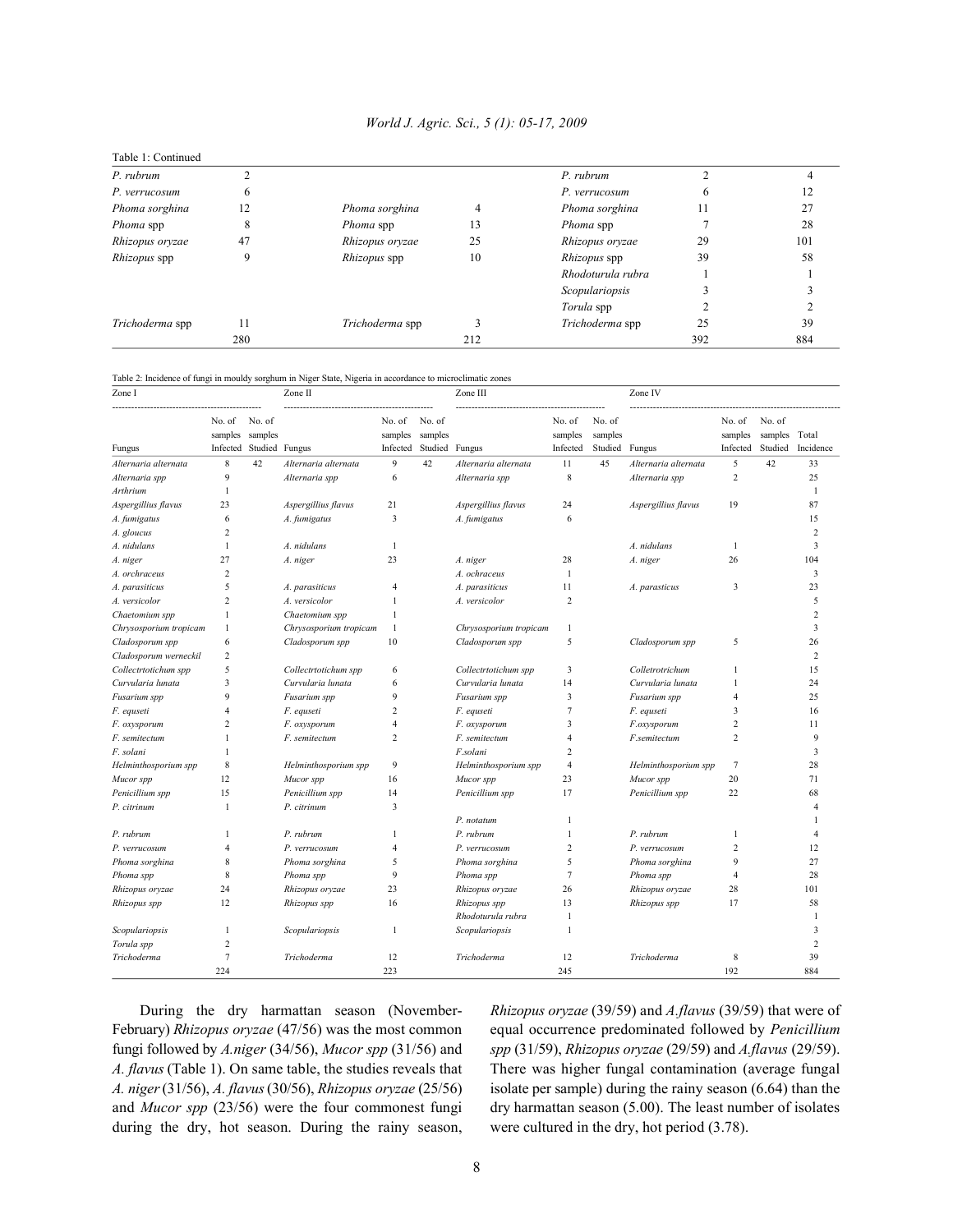| No. of<br>No. of<br>No. of<br>No. of<br>No. of<br>No. of<br>Total<br>samples<br>samples<br>samples<br>samples<br>samples<br>samples<br>Incidence<br>Infected<br>Studied<br>Infected<br>Studied<br>Infected<br>Studied<br>Fungus<br>Fungus<br>Fungus<br>$\overline{2}$<br>16<br>5<br>75<br>26<br>33<br>Alternaria alternata<br>Alternaria alternata<br>Alternaria alternata<br>80<br>5<br>9<br>25<br>11<br>Alternaria spp<br>Alternaria spp<br>Alternaria spp<br>$\mathbf{1}$<br>Arthrium spp<br>$\mathbf{1}$<br>Aspergillius flavus<br>10<br>32<br>45<br>87<br>Aspergillius flavus<br>Aspergillus flavus<br>$\mathbf{1}$<br>14<br>15<br>A. funigatus<br>A. fumigatus<br>$\mathbf{1}$<br>$\mathbf{1}$<br>$\overline{2}$<br>A. glaucus<br>A.glaucus<br>A. nidulans<br>A. nidulans<br>1<br>2<br>3<br>39<br>52<br>104<br>13<br>A. niger<br>A. niger<br>A.niger<br>$\overline{c}$<br>A. ochraceus<br>$\mathbf{1}$<br>A. ochraceus<br>3<br>$\mathbf{1}$<br>12<br>23<br>A. parasiticus<br>A. parasiticus<br>A. parasticus<br>10<br>$\overline{2}$<br>5<br>1<br>$\overline{c}$<br>A. versicolor<br>A. versicolor<br>A. versicolor<br>$\overline{c}$<br>$\overline{2}$<br>Chaetomium<br>$\overline{3}$<br>$\overline{3}$<br>Chrysosporium tropicam<br>16<br>26<br>Cladosporum spp<br>$\overline{4}$<br>Cladosporum spp<br>6<br>Cladosporum spp<br>$\mathbf{1}$<br>Cladosporum werneckil<br>$\mathbf{1}$<br>2<br>Cladosporum werneckil<br>$\tau$<br>5<br>3<br>15<br>Collectrtotichum spp<br>Collectrtotichum spp<br>Colletrotrichum spp<br>$\overline{7}$<br>6<br>11<br>24<br>Curvularia lunata<br>Curuularia lunata<br>Curvularia lunata<br>3<br>25<br>Fusarium spp<br>Fusarium spp<br>11<br>Fusarium spp<br>11<br>3<br>6<br>7<br>16<br>F. equseti<br>F. equseti<br>F. equseti<br>3<br>$\mathbf{1}$<br>$\overline{7}$<br>11<br>F. oxysporum<br>F.oxysporum<br>F. oxysporum<br>$\mathbf Q$<br>3<br>F.semitectum<br>F. semitectum<br>6<br>F.solani<br>3<br>3<br>28<br>8<br>Helminthosporium spp<br>Helminthosporum spp<br>6<br>Helmintho Sporum spp<br>14<br>26<br>71<br>10<br>35<br>Mucor spp<br>Mucor spp<br>Mucor spp<br>$\overline{4}$<br>Penicillium spp<br>27<br>Penicillium spp<br>37<br>68<br>Penicillium spp<br>P. citrinum<br>$\overline{4}$<br>$\overline{4}$<br>$\mathbf{1}$<br>$\mathbf{1}$<br>P. notatum<br>P. rubrum<br>$\mathbf{1}$<br>P. rubrum<br>3<br>$\overline{4}$<br>$\overline{2}$<br>3<br>7<br>12<br>P. verrucosum<br>P. verrucosum<br>P. verrucosum<br>5<br>$\,$ 8 $\,$<br>27<br>Phoma sorghina<br>Phoma sorghina<br>Phoma sorghina<br>14<br>5<br>8<br>15<br>28<br>Phoma spp<br>Phoma spp<br>Phoma spp<br>12<br>41<br>48<br>101<br>Rhizopus oryzae<br>Rhizopus oryzae<br>Rhizopus oryzae<br>5<br>58<br>24<br>29<br>Rhizopus spp<br>Rhizopus spp<br>Rhizopus spp<br>Rhodoturula rubra<br>$\mathbf{1}$<br>$\mathbf{1}$<br>3<br>3<br>Scopulariopsis spp<br>$\overline{2}$<br>Torula spp<br>2<br>39<br>Trichoderma spp<br>Trichoderma spp<br>3<br>13<br>Trichoderma spp<br>23 | Field $(28)$ |  | Market (84) |  | Store $(84)$ |  |  |
|-----------------------------------------------------------------------------------------------------------------------------------------------------------------------------------------------------------------------------------------------------------------------------------------------------------------------------------------------------------------------------------------------------------------------------------------------------------------------------------------------------------------------------------------------------------------------------------------------------------------------------------------------------------------------------------------------------------------------------------------------------------------------------------------------------------------------------------------------------------------------------------------------------------------------------------------------------------------------------------------------------------------------------------------------------------------------------------------------------------------------------------------------------------------------------------------------------------------------------------------------------------------------------------------------------------------------------------------------------------------------------------------------------------------------------------------------------------------------------------------------------------------------------------------------------------------------------------------------------------------------------------------------------------------------------------------------------------------------------------------------------------------------------------------------------------------------------------------------------------------------------------------------------------------------------------------------------------------------------------------------------------------------------------------------------------------------------------------------------------------------------------------------------------------------------------------------------------------------------------------------------------------------------------------------------------------------------------------------------------------------------------------------------------------------------------------------------------------------------------------------------------------------------------------------------------------------------------------------------------------------------------------------------------------------------------------------------------------------------------------------------------------------------------------------------------------------------------------------------------------------------------------------------------------------------------------------------------------------------------------|--------------|--|-------------|--|--------------|--|--|
|                                                                                                                                                                                                                                                                                                                                                                                                                                                                                                                                                                                                                                                                                                                                                                                                                                                                                                                                                                                                                                                                                                                                                                                                                                                                                                                                                                                                                                                                                                                                                                                                                                                                                                                                                                                                                                                                                                                                                                                                                                                                                                                                                                                                                                                                                                                                                                                                                                                                                                                                                                                                                                                                                                                                                                                                                                                                                                                                                                                         |              |  |             |  |              |  |  |
|                                                                                                                                                                                                                                                                                                                                                                                                                                                                                                                                                                                                                                                                                                                                                                                                                                                                                                                                                                                                                                                                                                                                                                                                                                                                                                                                                                                                                                                                                                                                                                                                                                                                                                                                                                                                                                                                                                                                                                                                                                                                                                                                                                                                                                                                                                                                                                                                                                                                                                                                                                                                                                                                                                                                                                                                                                                                                                                                                                                         |              |  |             |  |              |  |  |
|                                                                                                                                                                                                                                                                                                                                                                                                                                                                                                                                                                                                                                                                                                                                                                                                                                                                                                                                                                                                                                                                                                                                                                                                                                                                                                                                                                                                                                                                                                                                                                                                                                                                                                                                                                                                                                                                                                                                                                                                                                                                                                                                                                                                                                                                                                                                                                                                                                                                                                                                                                                                                                                                                                                                                                                                                                                                                                                                                                                         |              |  |             |  |              |  |  |
|                                                                                                                                                                                                                                                                                                                                                                                                                                                                                                                                                                                                                                                                                                                                                                                                                                                                                                                                                                                                                                                                                                                                                                                                                                                                                                                                                                                                                                                                                                                                                                                                                                                                                                                                                                                                                                                                                                                                                                                                                                                                                                                                                                                                                                                                                                                                                                                                                                                                                                                                                                                                                                                                                                                                                                                                                                                                                                                                                                                         |              |  |             |  |              |  |  |
|                                                                                                                                                                                                                                                                                                                                                                                                                                                                                                                                                                                                                                                                                                                                                                                                                                                                                                                                                                                                                                                                                                                                                                                                                                                                                                                                                                                                                                                                                                                                                                                                                                                                                                                                                                                                                                                                                                                                                                                                                                                                                                                                                                                                                                                                                                                                                                                                                                                                                                                                                                                                                                                                                                                                                                                                                                                                                                                                                                                         |              |  |             |  |              |  |  |
|                                                                                                                                                                                                                                                                                                                                                                                                                                                                                                                                                                                                                                                                                                                                                                                                                                                                                                                                                                                                                                                                                                                                                                                                                                                                                                                                                                                                                                                                                                                                                                                                                                                                                                                                                                                                                                                                                                                                                                                                                                                                                                                                                                                                                                                                                                                                                                                                                                                                                                                                                                                                                                                                                                                                                                                                                                                                                                                                                                                         |              |  |             |  |              |  |  |
|                                                                                                                                                                                                                                                                                                                                                                                                                                                                                                                                                                                                                                                                                                                                                                                                                                                                                                                                                                                                                                                                                                                                                                                                                                                                                                                                                                                                                                                                                                                                                                                                                                                                                                                                                                                                                                                                                                                                                                                                                                                                                                                                                                                                                                                                                                                                                                                                                                                                                                                                                                                                                                                                                                                                                                                                                                                                                                                                                                                         |              |  |             |  |              |  |  |
|                                                                                                                                                                                                                                                                                                                                                                                                                                                                                                                                                                                                                                                                                                                                                                                                                                                                                                                                                                                                                                                                                                                                                                                                                                                                                                                                                                                                                                                                                                                                                                                                                                                                                                                                                                                                                                                                                                                                                                                                                                                                                                                                                                                                                                                                                                                                                                                                                                                                                                                                                                                                                                                                                                                                                                                                                                                                                                                                                                                         |              |  |             |  |              |  |  |
|                                                                                                                                                                                                                                                                                                                                                                                                                                                                                                                                                                                                                                                                                                                                                                                                                                                                                                                                                                                                                                                                                                                                                                                                                                                                                                                                                                                                                                                                                                                                                                                                                                                                                                                                                                                                                                                                                                                                                                                                                                                                                                                                                                                                                                                                                                                                                                                                                                                                                                                                                                                                                                                                                                                                                                                                                                                                                                                                                                                         |              |  |             |  |              |  |  |
|                                                                                                                                                                                                                                                                                                                                                                                                                                                                                                                                                                                                                                                                                                                                                                                                                                                                                                                                                                                                                                                                                                                                                                                                                                                                                                                                                                                                                                                                                                                                                                                                                                                                                                                                                                                                                                                                                                                                                                                                                                                                                                                                                                                                                                                                                                                                                                                                                                                                                                                                                                                                                                                                                                                                                                                                                                                                                                                                                                                         |              |  |             |  |              |  |  |
|                                                                                                                                                                                                                                                                                                                                                                                                                                                                                                                                                                                                                                                                                                                                                                                                                                                                                                                                                                                                                                                                                                                                                                                                                                                                                                                                                                                                                                                                                                                                                                                                                                                                                                                                                                                                                                                                                                                                                                                                                                                                                                                                                                                                                                                                                                                                                                                                                                                                                                                                                                                                                                                                                                                                                                                                                                                                                                                                                                                         |              |  |             |  |              |  |  |
|                                                                                                                                                                                                                                                                                                                                                                                                                                                                                                                                                                                                                                                                                                                                                                                                                                                                                                                                                                                                                                                                                                                                                                                                                                                                                                                                                                                                                                                                                                                                                                                                                                                                                                                                                                                                                                                                                                                                                                                                                                                                                                                                                                                                                                                                                                                                                                                                                                                                                                                                                                                                                                                                                                                                                                                                                                                                                                                                                                                         |              |  |             |  |              |  |  |
|                                                                                                                                                                                                                                                                                                                                                                                                                                                                                                                                                                                                                                                                                                                                                                                                                                                                                                                                                                                                                                                                                                                                                                                                                                                                                                                                                                                                                                                                                                                                                                                                                                                                                                                                                                                                                                                                                                                                                                                                                                                                                                                                                                                                                                                                                                                                                                                                                                                                                                                                                                                                                                                                                                                                                                                                                                                                                                                                                                                         |              |  |             |  |              |  |  |
|                                                                                                                                                                                                                                                                                                                                                                                                                                                                                                                                                                                                                                                                                                                                                                                                                                                                                                                                                                                                                                                                                                                                                                                                                                                                                                                                                                                                                                                                                                                                                                                                                                                                                                                                                                                                                                                                                                                                                                                                                                                                                                                                                                                                                                                                                                                                                                                                                                                                                                                                                                                                                                                                                                                                                                                                                                                                                                                                                                                         |              |  |             |  |              |  |  |
|                                                                                                                                                                                                                                                                                                                                                                                                                                                                                                                                                                                                                                                                                                                                                                                                                                                                                                                                                                                                                                                                                                                                                                                                                                                                                                                                                                                                                                                                                                                                                                                                                                                                                                                                                                                                                                                                                                                                                                                                                                                                                                                                                                                                                                                                                                                                                                                                                                                                                                                                                                                                                                                                                                                                                                                                                                                                                                                                                                                         |              |  |             |  |              |  |  |
|                                                                                                                                                                                                                                                                                                                                                                                                                                                                                                                                                                                                                                                                                                                                                                                                                                                                                                                                                                                                                                                                                                                                                                                                                                                                                                                                                                                                                                                                                                                                                                                                                                                                                                                                                                                                                                                                                                                                                                                                                                                                                                                                                                                                                                                                                                                                                                                                                                                                                                                                                                                                                                                                                                                                                                                                                                                                                                                                                                                         |              |  |             |  |              |  |  |
|                                                                                                                                                                                                                                                                                                                                                                                                                                                                                                                                                                                                                                                                                                                                                                                                                                                                                                                                                                                                                                                                                                                                                                                                                                                                                                                                                                                                                                                                                                                                                                                                                                                                                                                                                                                                                                                                                                                                                                                                                                                                                                                                                                                                                                                                                                                                                                                                                                                                                                                                                                                                                                                                                                                                                                                                                                                                                                                                                                                         |              |  |             |  |              |  |  |
|                                                                                                                                                                                                                                                                                                                                                                                                                                                                                                                                                                                                                                                                                                                                                                                                                                                                                                                                                                                                                                                                                                                                                                                                                                                                                                                                                                                                                                                                                                                                                                                                                                                                                                                                                                                                                                                                                                                                                                                                                                                                                                                                                                                                                                                                                                                                                                                                                                                                                                                                                                                                                                                                                                                                                                                                                                                                                                                                                                                         |              |  |             |  |              |  |  |
|                                                                                                                                                                                                                                                                                                                                                                                                                                                                                                                                                                                                                                                                                                                                                                                                                                                                                                                                                                                                                                                                                                                                                                                                                                                                                                                                                                                                                                                                                                                                                                                                                                                                                                                                                                                                                                                                                                                                                                                                                                                                                                                                                                                                                                                                                                                                                                                                                                                                                                                                                                                                                                                                                                                                                                                                                                                                                                                                                                                         |              |  |             |  |              |  |  |
|                                                                                                                                                                                                                                                                                                                                                                                                                                                                                                                                                                                                                                                                                                                                                                                                                                                                                                                                                                                                                                                                                                                                                                                                                                                                                                                                                                                                                                                                                                                                                                                                                                                                                                                                                                                                                                                                                                                                                                                                                                                                                                                                                                                                                                                                                                                                                                                                                                                                                                                                                                                                                                                                                                                                                                                                                                                                                                                                                                                         |              |  |             |  |              |  |  |
|                                                                                                                                                                                                                                                                                                                                                                                                                                                                                                                                                                                                                                                                                                                                                                                                                                                                                                                                                                                                                                                                                                                                                                                                                                                                                                                                                                                                                                                                                                                                                                                                                                                                                                                                                                                                                                                                                                                                                                                                                                                                                                                                                                                                                                                                                                                                                                                                                                                                                                                                                                                                                                                                                                                                                                                                                                                                                                                                                                                         |              |  |             |  |              |  |  |
|                                                                                                                                                                                                                                                                                                                                                                                                                                                                                                                                                                                                                                                                                                                                                                                                                                                                                                                                                                                                                                                                                                                                                                                                                                                                                                                                                                                                                                                                                                                                                                                                                                                                                                                                                                                                                                                                                                                                                                                                                                                                                                                                                                                                                                                                                                                                                                                                                                                                                                                                                                                                                                                                                                                                                                                                                                                                                                                                                                                         |              |  |             |  |              |  |  |
|                                                                                                                                                                                                                                                                                                                                                                                                                                                                                                                                                                                                                                                                                                                                                                                                                                                                                                                                                                                                                                                                                                                                                                                                                                                                                                                                                                                                                                                                                                                                                                                                                                                                                                                                                                                                                                                                                                                                                                                                                                                                                                                                                                                                                                                                                                                                                                                                                                                                                                                                                                                                                                                                                                                                                                                                                                                                                                                                                                                         |              |  |             |  |              |  |  |
|                                                                                                                                                                                                                                                                                                                                                                                                                                                                                                                                                                                                                                                                                                                                                                                                                                                                                                                                                                                                                                                                                                                                                                                                                                                                                                                                                                                                                                                                                                                                                                                                                                                                                                                                                                                                                                                                                                                                                                                                                                                                                                                                                                                                                                                                                                                                                                                                                                                                                                                                                                                                                                                                                                                                                                                                                                                                                                                                                                                         |              |  |             |  |              |  |  |
|                                                                                                                                                                                                                                                                                                                                                                                                                                                                                                                                                                                                                                                                                                                                                                                                                                                                                                                                                                                                                                                                                                                                                                                                                                                                                                                                                                                                                                                                                                                                                                                                                                                                                                                                                                                                                                                                                                                                                                                                                                                                                                                                                                                                                                                                                                                                                                                                                                                                                                                                                                                                                                                                                                                                                                                                                                                                                                                                                                                         |              |  |             |  |              |  |  |
|                                                                                                                                                                                                                                                                                                                                                                                                                                                                                                                                                                                                                                                                                                                                                                                                                                                                                                                                                                                                                                                                                                                                                                                                                                                                                                                                                                                                                                                                                                                                                                                                                                                                                                                                                                                                                                                                                                                                                                                                                                                                                                                                                                                                                                                                                                                                                                                                                                                                                                                                                                                                                                                                                                                                                                                                                                                                                                                                                                                         |              |  |             |  |              |  |  |
|                                                                                                                                                                                                                                                                                                                                                                                                                                                                                                                                                                                                                                                                                                                                                                                                                                                                                                                                                                                                                                                                                                                                                                                                                                                                                                                                                                                                                                                                                                                                                                                                                                                                                                                                                                                                                                                                                                                                                                                                                                                                                                                                                                                                                                                                                                                                                                                                                                                                                                                                                                                                                                                                                                                                                                                                                                                                                                                                                                                         |              |  |             |  |              |  |  |
|                                                                                                                                                                                                                                                                                                                                                                                                                                                                                                                                                                                                                                                                                                                                                                                                                                                                                                                                                                                                                                                                                                                                                                                                                                                                                                                                                                                                                                                                                                                                                                                                                                                                                                                                                                                                                                                                                                                                                                                                                                                                                                                                                                                                                                                                                                                                                                                                                                                                                                                                                                                                                                                                                                                                                                                                                                                                                                                                                                                         |              |  |             |  |              |  |  |
|                                                                                                                                                                                                                                                                                                                                                                                                                                                                                                                                                                                                                                                                                                                                                                                                                                                                                                                                                                                                                                                                                                                                                                                                                                                                                                                                                                                                                                                                                                                                                                                                                                                                                                                                                                                                                                                                                                                                                                                                                                                                                                                                                                                                                                                                                                                                                                                                                                                                                                                                                                                                                                                                                                                                                                                                                                                                                                                                                                                         |              |  |             |  |              |  |  |
|                                                                                                                                                                                                                                                                                                                                                                                                                                                                                                                                                                                                                                                                                                                                                                                                                                                                                                                                                                                                                                                                                                                                                                                                                                                                                                                                                                                                                                                                                                                                                                                                                                                                                                                                                                                                                                                                                                                                                                                                                                                                                                                                                                                                                                                                                                                                                                                                                                                                                                                                                                                                                                                                                                                                                                                                                                                                                                                                                                                         |              |  |             |  |              |  |  |
|                                                                                                                                                                                                                                                                                                                                                                                                                                                                                                                                                                                                                                                                                                                                                                                                                                                                                                                                                                                                                                                                                                                                                                                                                                                                                                                                                                                                                                                                                                                                                                                                                                                                                                                                                                                                                                                                                                                                                                                                                                                                                                                                                                                                                                                                                                                                                                                                                                                                                                                                                                                                                                                                                                                                                                                                                                                                                                                                                                                         |              |  |             |  |              |  |  |
|                                                                                                                                                                                                                                                                                                                                                                                                                                                                                                                                                                                                                                                                                                                                                                                                                                                                                                                                                                                                                                                                                                                                                                                                                                                                                                                                                                                                                                                                                                                                                                                                                                                                                                                                                                                                                                                                                                                                                                                                                                                                                                                                                                                                                                                                                                                                                                                                                                                                                                                                                                                                                                                                                                                                                                                                                                                                                                                                                                                         |              |  |             |  |              |  |  |
|                                                                                                                                                                                                                                                                                                                                                                                                                                                                                                                                                                                                                                                                                                                                                                                                                                                                                                                                                                                                                                                                                                                                                                                                                                                                                                                                                                                                                                                                                                                                                                                                                                                                                                                                                                                                                                                                                                                                                                                                                                                                                                                                                                                                                                                                                                                                                                                                                                                                                                                                                                                                                                                                                                                                                                                                                                                                                                                                                                                         |              |  |             |  |              |  |  |
|                                                                                                                                                                                                                                                                                                                                                                                                                                                                                                                                                                                                                                                                                                                                                                                                                                                                                                                                                                                                                                                                                                                                                                                                                                                                                                                                                                                                                                                                                                                                                                                                                                                                                                                                                                                                                                                                                                                                                                                                                                                                                                                                                                                                                                                                                                                                                                                                                                                                                                                                                                                                                                                                                                                                                                                                                                                                                                                                                                                         |              |  |             |  |              |  |  |
|                                                                                                                                                                                                                                                                                                                                                                                                                                                                                                                                                                                                                                                                                                                                                                                                                                                                                                                                                                                                                                                                                                                                                                                                                                                                                                                                                                                                                                                                                                                                                                                                                                                                                                                                                                                                                                                                                                                                                                                                                                                                                                                                                                                                                                                                                                                                                                                                                                                                                                                                                                                                                                                                                                                                                                                                                                                                                                                                                                                         |              |  |             |  |              |  |  |
|                                                                                                                                                                                                                                                                                                                                                                                                                                                                                                                                                                                                                                                                                                                                                                                                                                                                                                                                                                                                                                                                                                                                                                                                                                                                                                                                                                                                                                                                                                                                                                                                                                                                                                                                                                                                                                                                                                                                                                                                                                                                                                                                                                                                                                                                                                                                                                                                                                                                                                                                                                                                                                                                                                                                                                                                                                                                                                                                                                                         |              |  |             |  |              |  |  |
|                                                                                                                                                                                                                                                                                                                                                                                                                                                                                                                                                                                                                                                                                                                                                                                                                                                                                                                                                                                                                                                                                                                                                                                                                                                                                                                                                                                                                                                                                                                                                                                                                                                                                                                                                                                                                                                                                                                                                                                                                                                                                                                                                                                                                                                                                                                                                                                                                                                                                                                                                                                                                                                                                                                                                                                                                                                                                                                                                                                         |              |  |             |  |              |  |  |
|                                                                                                                                                                                                                                                                                                                                                                                                                                                                                                                                                                                                                                                                                                                                                                                                                                                                                                                                                                                                                                                                                                                                                                                                                                                                                                                                                                                                                                                                                                                                                                                                                                                                                                                                                                                                                                                                                                                                                                                                                                                                                                                                                                                                                                                                                                                                                                                                                                                                                                                                                                                                                                                                                                                                                                                                                                                                                                                                                                                         |              |  |             |  |              |  |  |
| 295<br>475<br>884<br>114                                                                                                                                                                                                                                                                                                                                                                                                                                                                                                                                                                                                                                                                                                                                                                                                                                                                                                                                                                                                                                                                                                                                                                                                                                                                                                                                                                                                                                                                                                                                                                                                                                                                                                                                                                                                                                                                                                                                                                                                                                                                                                                                                                                                                                                                                                                                                                                                                                                                                                                                                                                                                                                                                                                                                                                                                                                                                                                                                                |              |  |             |  |              |  |  |

## *World J. Agric. Sci., 5 (1): 05-17, 2009*

### Table 3: Incidence of fungi in field, marketed and stored mouldy sorghum in Niger State

according to zones. More fungi were obtained from *A. niger, A. flavus, Penicillium* and *Mucor spp* were the the dry zone 111 (245) followed by the wettest zone most frequent contaminants of marketed Sorghum. 1 (224), wet zone 11 (223) and the driest zone 1V (192) The field (7.1) samples had higher fungal contamination respectively. than the stored (5.9) and marketed (3.9) samples. The

Sorghum in the state. The commonest field fungi were the twenty five local government areas of the state is *A.niger, Rhizopus oryzae, Mucor spp, A.flavus* and presented below in Table 4 and it shows that the highest *Helminthosporium spp* while the predominant storage fungal contamination was observed in Borgu, Gurara and fungi were *A.niger, Rhizopus oryzae, A.flavus,* Suleja local government areas.

Table 2 presents the incidence of fungi *Penicillium spp* and *Mucor spp. Rhizopus oryzae,* Table 3 shows the field, market and storage fungi of occurrence of fungi in Sorghum and their incidence in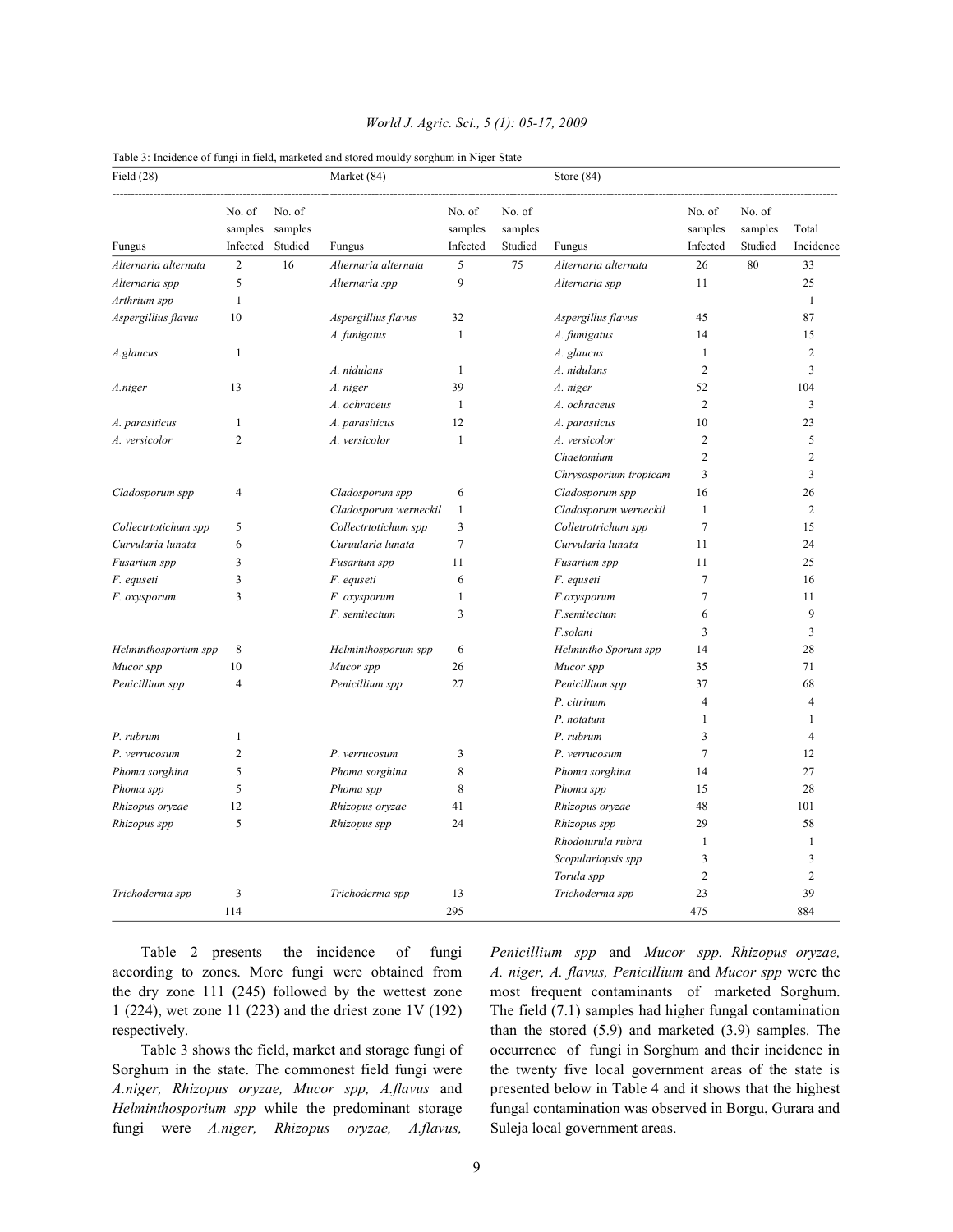| Fungus                  | Agaie          | Agwara         | Bida           | Borgu          | Bosso          | Edati          | Gbako          |             | $\rm{Gurara}$  | Katcha                  | Kontogara      | Lapai          | Lavun          | Magama                  |
|-------------------------|----------------|----------------|----------------|----------------|----------------|----------------|----------------|-------------|----------------|-------------------------|----------------|----------------|----------------|-------------------------|
| Alternaria alternata    |                | $\overline{c}$ |                | 5              | $\mathbf{1}$   |                |                |             | $\overline{4}$ |                         | $\overline{c}$ |                |                | 3                       |
| Alternaria spp          | $\overline{c}$ |                |                | 3              |                |                | $\mathbf{1}$   |             | $\mathbf{1}$   |                         |                | $\,1$          | $\mathbf{1}$   | 3                       |
| Arthrium spp            |                |                |                |                |                |                |                |             |                |                         |                |                |                |                         |
| Asperillus clavatus     | 3              | 3              | 3              | 4              | 3              | 3              | 3              |             | 5              | $\overline{4}$          | 4              | 3              | 3              | 3                       |
| A flavus                | $\mathbf{1}$   | $\mathbf{1}$   |                | $\mathbf{1}$   |                |                |                |             | $\overline{c}$ |                         | $\mathbf{1}$   |                |                | 2                       |
| A fumigatus             |                |                |                |                |                |                |                |             | 1              |                         |                |                |                |                         |
| A glaucus               |                |                |                | 1              |                |                |                |             | 1              |                         |                |                |                |                         |
| A niger                 | 5              | $\overline{c}$ | $\mathfrak{Z}$ | $\tau$         | $\overline{4}$ | 5              | $\overline{4}$ |             | 5              | 5                       | 3              | $\sqrt{2}$     | 6              | 5                       |
| A. ochraceus            |                |                |                |                |                |                |                |             | 1              |                         | 1              |                |                |                         |
|                         |                | $\mathbf{1}$   |                | $\overline{c}$ |                |                |                |             | $\overline{2}$ | $\mathbf{1}$            |                |                |                | 2                       |
| A. parasiticus          | $\mathbf{1}$   |                |                |                |                | $\mathbf{1}$   | 1              |             |                |                         |                | $\mathbf{1}$   |                |                         |
| A terreus               |                |                |                |                |                |                |                |             |                |                         |                |                |                | 1                       |
| A.versicolor            |                |                |                | 1              |                |                |                |             |                |                         |                |                |                |                         |
| <b>Bipolaris</b> spp    |                |                |                | 1              |                |                |                |             |                |                         |                |                |                |                         |
| Cladosporium spp        | $\mathbf{1}$   |                |                | 6              |                |                |                |             | 3              |                         |                |                |                | 4                       |
| C. werneckil            |                |                |                |                |                |                |                |             | 1              |                         |                |                |                |                         |
| Cryptococcus neoformans | $\mathbf{1}$   |                |                | 2              |                |                |                |             | $\overline{c}$ |                         |                |                |                |                         |
| Curvularia lunata       | $\mathbf{1}$   | 1              | $\mathbf{1}$   | $\overline{c}$ | $\mathbf{1}$   | $\mathbf{1}$   |                |             | $\overline{c}$ |                         |                | $\sqrt{2}$     |                | 2                       |
| Fusarium oxysporum      |                |                |                | 5              |                |                |                |             | $\overline{c}$ |                         | $\mathbf{1}$   |                | 1              | 3                       |
| F. semitectum           | $\mathbf{1}$   |                |                | $\mathbf{1}$   |                | 1              |                |             | $\overline{c}$ |                         |                |                | $\overline{c}$ | 1                       |
| F. solani               |                |                |                | 2              |                | 1              |                |             |                | 1                       |                |                |                | 2                       |
| Fusarium spp            |                |                |                | $\mathbf{1}$   |                | $\mathbf{1}$   | $\mathbf{1}$   |             |                | $\mathbf{1}$            |                |                |                | 1                       |
| F. verticillioides      |                |                | $\mathbf{1}$   |                |                |                |                |             |                |                         |                | $\mathbf{1}$   |                |                         |
| Geotrichum candidum     | $\mathbf{1}$   |                | 1              | 3              | $\mathbf{1}$   |                | 1              |             | $\mathbf{1}$   | $\mathbf{1}$            |                | 1              |                | 5                       |
| Gilocladium spp         | 3              | 3              | 3              | $\overline{c}$ | 5              | $\mathbf{1}$   | $\overline{4}$ |             | $\overline{c}$ | 3                       | $\overline{c}$ | 3              | 1              | 3                       |
| Helmintho sporium spp   | $\overline{c}$ | $\mathbf{1}$   | 3              | 4              | $\overline{3}$ | $\overline{4}$ | 3              |             | 5              | $\overline{\mathbf{3}}$ | $\overline{c}$ | 3              | 5              | 4                       |
| Mucor spp               |                |                |                | 1              |                |                |                |             |                |                         |                |                |                | 3                       |
| Nocardia brasiliensis   |                |                |                |                |                |                |                |             |                |                         |                | $\mathbf{1}$   |                |                         |
| Penicillium citrium     |                |                |                | 1              | $\mathbf{1}$   |                |                |             | 1              |                         |                |                |                |                         |
| P. cyclopium            |                | 1              |                | 1              |                |                | 1              |             |                |                         |                |                | 1              | 1                       |
| P expansum              | $\mathbf{1}$   | 1              | $\mathbf{1}$   | 1              |                | $\mathfrak{2}$ | 1              |             |                | $\mathbf{1}$            | $\mathbf{1}$   | 1              |                | 1                       |
| Penicillium spp         | $\mathbf{1}$   | 1              | $\mathbf{1}$   | $\mathbf{2}$   | $\mathbf{1}$   | $\mathbf{1}$   | $\sqrt{2}$     |             |                |                         |                |                | 1              | 3                       |
| P. viridicatium         | 5              | 4              | 3              | $\overline{c}$ | $\overline{2}$ | $\overline{4}$ | $\sqrt{2}$     |             | 7              | $\sqrt{5}$              | 5              | 4              | 7              | 7                       |
| Rhizopus spp            | $\mathbf{1}$   | 2              | $\mathbf{1}$   | 5              | $\overline{2}$ | 3              | $\mathbf{1}$   |             | $\overline{4}$ | $\overline{2}$          | 3              | $\mathbf{1}$   | $\overline{c}$ | 3                       |
| Rhodotruia rubra        |                |                |                |                |                |                |                |             |                |                         |                |                |                |                         |
| Syncephalastrum spp     |                |                |                | 1              |                |                |                |             |                | $\mathbf{1}$            |                |                |                |                         |
| Trichoderma spp         |                |                |                | 1              |                |                |                |             |                |                         |                |                |                | 1                       |
| Total incidence         | $\mathbf{1}$   | $\mathbf{1}$   | $\mathbf{1}$   | 6              | $\mathbf{1}$   | $\mathbf{1}$   | $\mathbf{1}$   |             | $\overline{c}$ | $\mathbf{1}$            | $\mathbf{1}$   | $\mathbf{1}$   | $\mathbf{1}$   | 1                       |
| % Incidence             | $31\,$         | $24\,$         | $22\,$         | $74\,$         | $25\,$         | 29             | 26             | 56          |                | 29                      | $26\,$         | 25             | $31\,$         | 68                      |
|                         | 3.5            | 2.7            | 2.5            | 8.4            | 2.8            | 3.3            | 2.9            |             | 6.3            | 3.3                     | 2.9            | 2.8            | 3.5            | 7.7                     |
|                         |                |                |                |                |                |                |                |             |                |                         |                |                |                |                         |
| Table 4: Continued      |                |                |                |                |                |                |                |             |                |                         |                |                |                |                         |
| Fungus                  | Mariga         | Mashegu        | Minna          | Mokwa          | Munya          |                | Paikoro        | Rafi        | Rijau          | Shiroro                 | Suleja         |                |                | Tafa Wushishi Frequency |
| Alternaria alternata    |                | $\overline{c}$ | $\sqrt{2}$     | $\mathbf{1}$   | $\mathbf{1}$   |                | $\sqrt{2}$     | $\mathbf 2$ | $\mathbf{1}$   | $\,1$                   | $\mathbf{1}$   | 3              |                | 33                      |
| Alternaria spp          |                |                |                | 1              |                |                |                |             | $\mathbf{1}$   | $\mathbf{1}$            | 3              | 5              | $\overline{c}$ | 25                      |
| Arthrium spp            |                |                |                |                |                |                |                |             |                |                         |                |                | $\mathbf{1}$   | $\mathbf{1}$            |
| Asperillus clavatus     | 4              | $\overline{4}$ | 3              | 3              | $\mathfrak{Z}$ |                | 3              | $\sqrt{5}$  | 3              | 5                       | $\overline{4}$ | 3              | 3              | 87                      |
| A flavus                |                |                | $\mathbf{1}$   | $\mathbf{1}$   |                |                |                |             | $\mathbf{1}$   |                         | $\sqrt{2}$     | $\overline{c}$ |                | 15                      |
| A fumigatus             |                |                |                |                |                |                |                |             |                |                         | $\mathbf{1}$   |                |                | $\overline{c}$          |
| A glaucus               |                |                |                |                |                |                |                |             |                |                         |                |                | $\mathbf{1}$   | $\mathfrak{Z}$          |

Table 4: Incidence of fungi in mouldy sorghum samples collected from the twenty-five local government areas of Niger State during the three seasons

*A niger* 4 5 3 4 5 3 3 3 3 5 4 6 104 *A. ochraceus* 1 3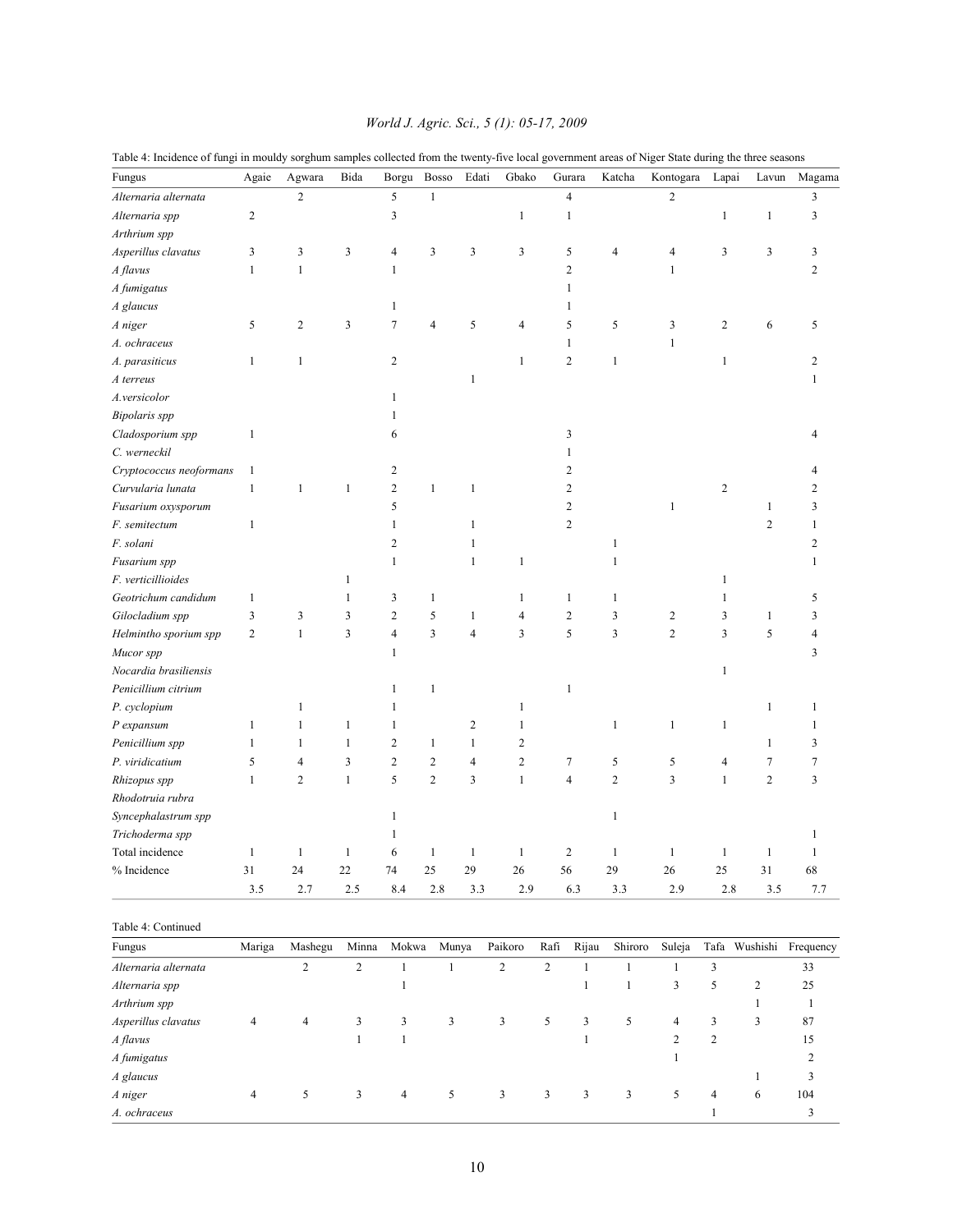| Table 4: Continued      |                |                |                |                |                |                |                |              |                |                |                |                |                |
|-------------------------|----------------|----------------|----------------|----------------|----------------|----------------|----------------|--------------|----------------|----------------|----------------|----------------|----------------|
| A. parasiticus          | $\mathbf{1}$   | $\overline{c}$ |                | $\mathbf{1}$   | $\mathbf{1}$   | $\overline{2}$ | $\mathbf{1}$   | $\mathbf{1}$ |                | $\overline{2}$ | $\mathbf{1}$   |                | 23             |
| A terreus               |                |                | 1              |                |                |                |                |              |                | $\mathbf{1}$   | $\mathbf{1}$   |                | 5              |
| A.versicolor            |                |                |                |                |                |                |                |              |                | 1              |                |                | $\overline{c}$ |
| <b>Bipolaris</b> spp    |                |                |                |                |                |                |                |              |                |                |                | $\mathbf{1}$   | 3              |
| Cladosporium spp        | $\mathbf{1}$   | 1              | 2              |                |                | 1              |                |              |                | 2              | $\mathbf{2}$   | $\overline{c}$ | 26             |
| C. werneckil            |                |                |                |                |                |                |                |              |                |                | $\mathbf{1}$   |                | $\overline{c}$ |
| Cryptococcus neoformans | $\mathbf{1}$   | 1              |                |                |                |                | 1              |              |                | $\mathbf{1}$   | $\mathbf{2}$   |                | 15             |
| Curvularia lunata       | $\overline{2}$ |                |                | $\overline{2}$ | 1              | 3              | 2              |              |                |                | 1              |                | 24             |
| Fusarium oxysporum      |                |                |                |                |                |                | $\mathbf{1}$   |              | 2              | $\overline{4}$ | 3              | $\overline{3}$ | 25             |
| F. semitectum           | $\mathbf{1}$   | 1              |                |                | $\overline{c}$ |                | $\overline{c}$ |              |                | $\mathbf{1}$   | $\mathbf{1}$   |                | 16             |
| F. solani               | $\mathbf{1}$   | 1              |                | $\mathbf{1}$   |                |                |                |              |                | $\mathbf{1}$   | $\mathbf{1}$   |                | 11             |
| Fusarium spp            |                |                | 1              |                |                |                | $\mathbf{1}$   |              | $\mathbf{1}$   | $\mathbf{1}$   |                |                | 9              |
| F. verticillioides      |                |                |                |                |                |                |                |              |                |                | 1              |                | 3              |
| Geotrichum candidum     | 1              | 1              |                | 1              |                |                | $\mathbf{1}$   | 1            |                | 3              | 3              | $\overline{2}$ | 28             |
| Gilocladium spp         | 3              | 4              | 5              | 3              | 4              | 4              | 2              | 3            | 2              | $\overline{c}$ | $\mathfrak{2}$ | $\overline{2}$ | 71             |
| Helmintho sporium spp   | $\overline{2}$ | $\overline{c}$ | 3              | $\overline{2}$ | $\overline{3}$ | $\overline{2}$ | $\overline{3}$ | $\mathbf{1}$ | $\overline{c}$ | $\overline{3}$ | $\overline{c}$ | $\mathbf{1}$   | 68             |
| Mucor spp               |                |                |                |                |                |                |                |              |                |                |                |                | 4              |
| Nocardia brasiliensis   |                |                |                |                |                |                |                |              |                |                |                |                |                |
| Penicillium citrium     |                |                | 1              |                |                |                |                |              |                |                |                |                | 4              |
| P. cyclopium            | 1              |                |                |                | 1              | 1              |                | 1            |                | 1              |                | 1              | 12             |
| P expansum              | 3              | 1              |                | 1              | 1              | 1              | $\mathbf{1}$   |              | $\mathbf{1}$   | 4              | 1              | $\overline{2}$ | 27             |
| Penicillium spp         |                | $\overline{c}$ | $\overline{c}$ |                | 1              | 1              | 1              | 2            |                | 3              | $\overline{2}$ | $\mathbf{1}$   | 28             |
| P. viridicatium         | $\overline{2}$ | 5              | 3              | 4              | 2              | 3              | 5              | 5            | 3              | 5              | 6              | 1              | 101            |
| Rhizopus spp            | $\mathbf{1}$   | 3              | 3              | 3              | $\overline{c}$ | $\mathbf{1}$   | 5              | 1            | $\mathbf{1}$   | $\overline{c}$ | $\mathbf{1}$   | 5              | 58             |
| Rhodotruia rubra        |                |                |                |                |                |                |                | 1            |                |                |                |                | 1              |
| Syncephalastrum spp     |                |                |                |                |                |                |                |              |                | $\mathbf{1}$   |                |                | 3              |
| Trichoderma spp         |                |                |                |                |                |                |                |              |                |                |                |                | $\overline{c}$ |
| Total incidence         | $\mathbf{1}$   | 3              | 1              | $\overline{c}$ | 1              | $\mathbf{1}$   | 1              | 1            | $\overline{2}$ | 1              | 3              | 3              | 39             |
| % Incidence             | 29             | 38             | 31             | 30             | 28             | 28             | 39             | 26           | 24             | 56             | 54             | 35             | 884            |
|                         | 3.3            | 4.3            | 3.5            | 3.4            | 3.2            | 3.2            | 4.4            | 2.9          | 2.7            | 6.3            | 6.1            | 3.9            |                |

### *World J. Agric. Sci., 5 (1): 05-17, 2009*

Table 5: Incidence and concentrations (ug kg<sup>-1</sup>) of aflatoxin B<sub>1</sub>, ochratoxin A and zearalenone in mouldy sorghum during the dry harmattan, dry-hot and rainy seasons in Niger State, Nigeria

| Mycotoxin       | Incidence (concentration) | Dry harmattan      | Dry, hot season   | Rainy season       | Total             |
|-----------------|---------------------------|--------------------|-------------------|--------------------|-------------------|
| Aflatoxin $B_1$ | Occurrence                | 28/56              | 31/56             | 34/56              | 93/168            |
|                 | $Mean + SD$               | $141.11 + 203.18x$ | $197.96 + 292.20$ | $259.46 + 267.02x$ | $199.51 + 259.90$ |
|                 | (Range)                   | $(0 - 728)$        | $(0 - 1164)$      | $(0 - 728)$        | $(0 - 1164)$      |
| Ohratoxin A     | Occurrence                | 13/56              | 10/56             | NA                 | 23/112            |
|                 | $Mean + SD$               | $80.78 + 194.67$   | $16.93 + 45.23h$  |                    | $48.86 + 144.29$  |
|                 | (Range)                   | $(0 - 712)$        | $(0 - 226)$       |                    | $(0 - 712)$       |
| Zearalenone     | Occurrence                | 29/56              | 16/56             | 17/56              | 62/168            |
|                 | $Mean + SD$               | $223.82 + 371.08$  | $170.92 + 315.33$ | $159.52 + 296.22$  | $184.76 + 328.31$ |
|                 | (Range)                   | $(0 - 1454)$       | $(0 - 1164)$      | $(0 - 1164)$       | $(0 - 145)$       |

Note: values with similar superscript are significantly different at P<0.05 NA means not assayed for.

**Aflatoxin B<sub>i</sub>:** The results of aflatoxin  $B_1$  analyses of the However, higher concentrations of the mycotoxin mouldy Sorghum samples are presented in Table 5. The were observed during the rainy season (259.46  $\mu$ g kg<sup>-1</sup>) toxin was found as a contaminant of Sorghum all year than in the dry, hot (197.96  $\mu$ g kg<sup>-1</sup>) and dry harmattan round with a higher incidence during the rainy season  $(141.11 \text{ ug kg}^{-1})$  seasons. More stored samples (49/77)

 $(34/56)$  than the dry, hot (31/56) and dry harmattan (26/56). were contaminated with AFB<sub>1</sub> than marketed (39/75) and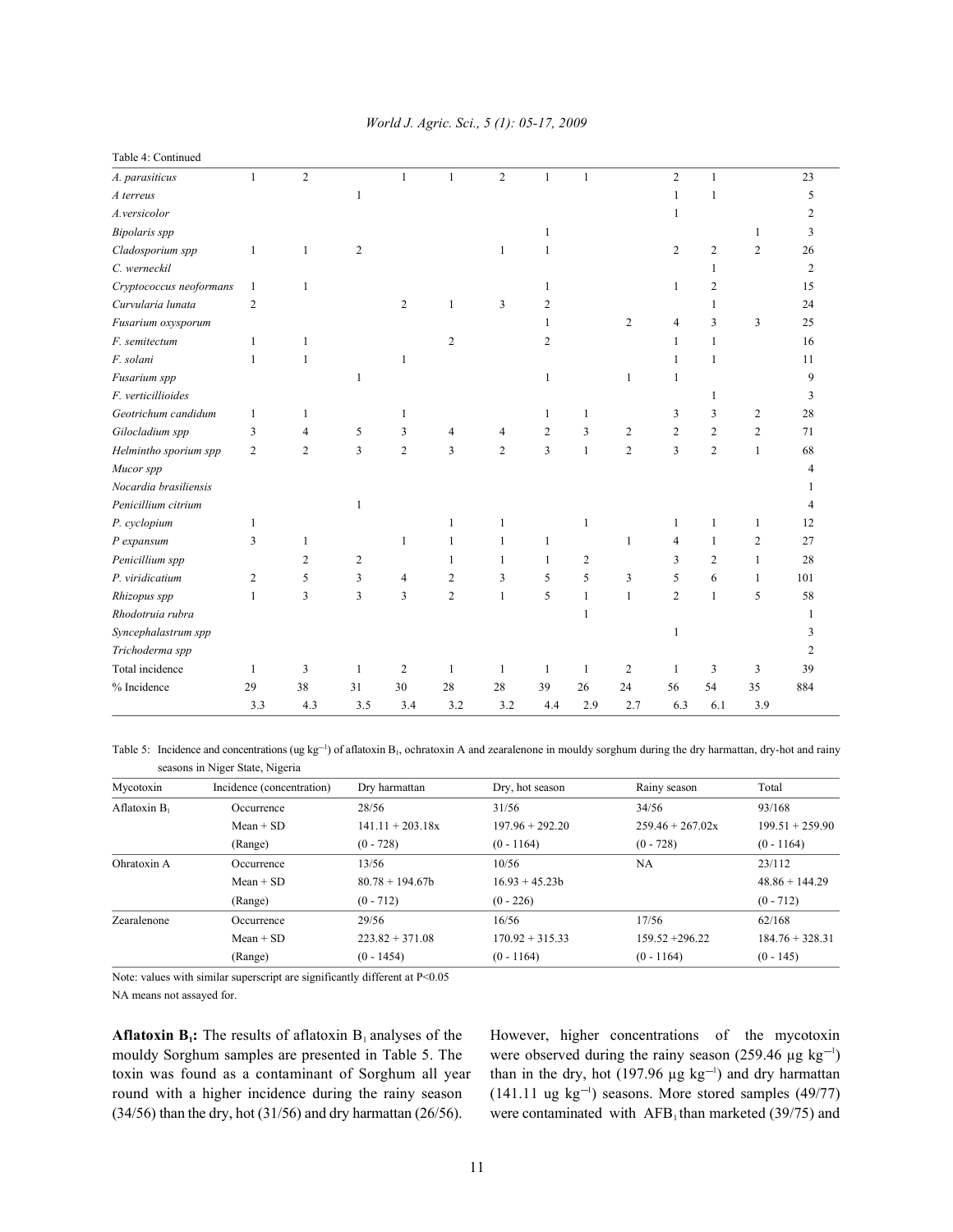Table 6: Occurrence and concentrations (ug kg<sup>-1</sup>) of aflatoxin B<sub>1</sub>, ochratoxin A and zearalenone in field, marketed and stored mouldy sorghum samples in Niger State, Nigeria

| Mycotoxin       | Occurrence and Concentration(ug $kg^{-1}$ ) | Field             | Market            | Store             | Total             |
|-----------------|---------------------------------------------|-------------------|-------------------|-------------------|-------------------|
| Aflatoxin $B_1$ | Occurrence                                  | 5/16              | 39/75             | 49/77             | 93/168            |
|                 | $Mean + SD$                                 | $9.88 + 17.73$    | $174.97 + 233.61$ | $262.82 + 288.09$ | $199.51 + 259.90$ |
|                 | (Range)                                     | $ab(0 - 54)$      | $ac(0 - 1139)$    | $bc(0 - 1164)$    | $(0 - 1164)$      |
| Ochratoxin A    | Occurrence                                  | 2/16              | 8/48              | 13/48             | 23/112            |
|                 | $Mean + SD$                                 | $28.50 + 102.85$  | $16.17 + 50.68$   | $88.33 + 200.99$  | $48.86 + 144.29$  |
|                 | (Range)                                     | $(0 - 412)$       | $a(0 - 242)$      | $a(0 - 712)$      | $(0 - 712)$       |
| Zearalenone     | Occurrence                                  | 9/16              | 23/75             | 30/77             | 62/168            |
|                 | $Mean + SD$                                 | $211.50 + 394.46$ | $132.39 + 273.64$ | $230.21 + 358.16$ | $184.76 + 328.31$ |
|                 | (Range)                                     | $(0 - 1454)$      | $a(0 - 1164)$     | $a(0 - 1454)$     | $(0 - 1454)$      |

Note: values with similar superscript are significantly different at P<0.05

Table 7: Incidence and concentrations (ug kg<sup>-1</sup>) of aflatoxin B<sub>1</sub>, ochratoxin A and zearalenone in mouldy sorghum from the four microclimatic zones of Niger State, Nigeria

| Mycotoxin    | Occurrence (concentration) | $\mathsf{Zone}\,1$ | Zone $11$         | Zone $111$        | Zone IV           | Total             |
|--------------|----------------------------|--------------------|-------------------|-------------------|-------------------|-------------------|
| Aflatoxin B1 | Occurrence                 | 27/42              | 23/42             | 24/42             | 19/42             | 93/168            |
|              | $Mean + SD$                | $224.98 + 236.93$  | $209.79 + 236.45$ | $164.91 + 266.22$ | $198.38 + 331.53$ | $199.51 + 259.90$ |
|              | (Range)                    | $(0 - 728)$        | $(0 - 712)$       | $(0 - 721)$       | $(0 - 1164)$      | $(0 - 1164)$      |
| Ochratoxin A | Occurrence                 | 5/28               | 8/28              | 3/28              | 7/28              | 23/112            |
|              | $Mean + SD$                | $28.57 + 104.09$   | $94.00 + 210.71$  | $12.86 + 41.84$   | $60.00 + 156.81$  | $48.86 + 144.29$  |
|              | (Range)                    | $x(0 - 536)$       | $xy(0 - 712)$     | $yz(0 - 162)$     | $z(0 - 1169)$     | $(0 - 712)$       |
| Zearalenone  | Occurrence                 | 17/56              | 22/56             | 11/56             | 12/56             | 62/168            |
|              | $Mean + SD$                | $118.10 + 224.15$  | $255.95 + 330.78$ | $215.67 + 402.36$ | $149.31 + 324.75$ | $184.76 + 328.31$ |
|              | (Range)                    | $xy(0 - 876)$      | $x(0 - 1164)$     | $y(0 - 1454)$     | $(0 - 1454)$      | $(0 - 1454)$      |

Note: values with similar superscript are significantly different at P<0.05

microclimatic zones (Table 7) with higher values observed occurred in ten local government areas (Table 8). in samples from zone 1, zone 11, zone 1V and zone 111 in decreasing order. Table 8 indicates that aflatoxin was **Zearalenone:** Zearalenone was detected in sixty of the government areas except Mokwa and Mashegu local levels of  $1454 \mu g kg^{-1}$ . The incidence and concentrations

analyzed for OTA twenty three contained the toxin with field (211.50 µg kg<sup>-1</sup>) and marketed (132.39 µg kg<sup>-1</sup>) the toxin had higher incidence in stored samples (13/47) areas (Table 8).

field (5/16) samples (Table 6). The concentrations of the than marketed (8/47) and field grains (2/16). OTA was also mycotoxins were significantly  $(p<0.05)$  higher in the a common contaminant of the four zones (Table 7). The stored grains than the marketed and field samples.  $AFB<sub>1</sub>$  concentrations were significantly lower in zone 111 and was also a common contaminant of Sorghum in the four zone 1 than in samples from zone 1V and zone 11 and

detected in samples from all the twenty five local one hundred and sixty eight samples analyzed at maximum government areas.  $\qquad \qquad$  of the toxin were highest in the dry harmattan as **Ochratoxin A:** Of the one hundred and twelve samples  $(230.21 \,\mu g \,\text{kg}^{-1})$  had the highest ZEN content followed by higher incidence and toxin content found in dry harmattan samples (Table 6) while the wet zone 11 had the highest (13/56, 80.78  $\mu$ g kg<sup>-1</sup>) than dry, hot (10/56, 16.93  $\mu$ g kg<sup>-1</sup>) ZEN incidence and mycotoxin contents followed by season samples (Table 5). Rainy season samples were the dry zone 111, driest zone 1V and wettest zone 1 in not analyzed for OTA because we ran out of stock of decreasing order (Table 7). ZEN was found contaminating Ochratoxin A standard. In the samples analyzed (Table 6) Sorghum in sixteen of the twenty five local government compared to the other seasons (Table 5). Stored samples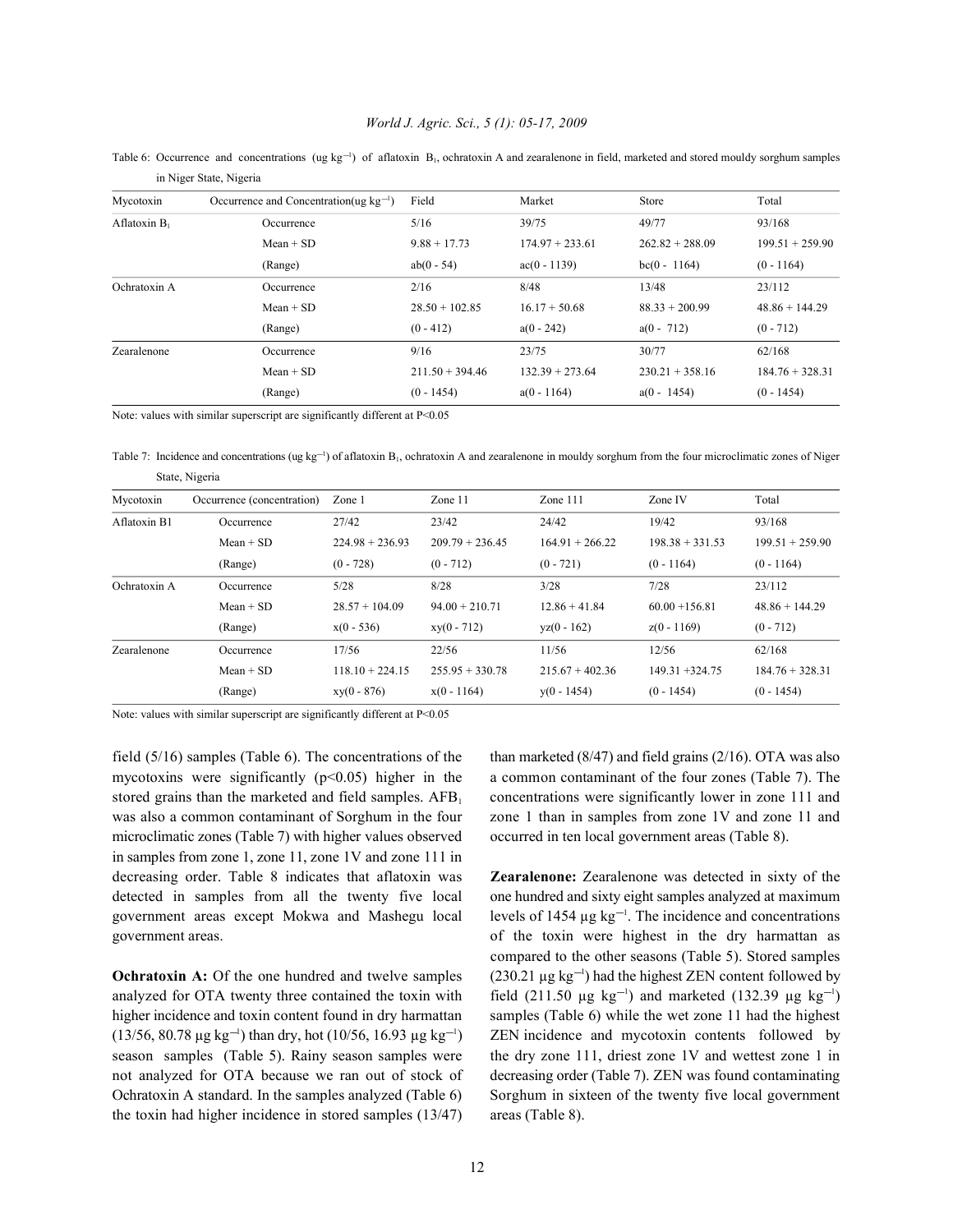*World J. Agric. Sci., 5 (1): 05-17, 2009*

| Mycotoxin          | Agaie                    | Agwara                   | Bida           | Borgu                    | <b>Bosso</b>   | Edatei  | Gbako          | Gurara | Katcha                   | Kontogara      | Lapai | Lavun    | Magama         |
|--------------------|--------------------------|--------------------------|----------------|--------------------------|----------------|---------|----------------|--------|--------------------------|----------------|-------|----------|----------------|
| Aflatoxin B        | $\mathbf{1}$             | 2                        | $\overline{c}$ | 11                       | $\overline{2}$ |         | 3              | 11     | $\overline{\phantom{a}}$ |                |       |          | 12             |
| % Incidence        | 1.1                      | 2.2                      | 2.2            | 11.8                     | 2.2            | 1.1     | 3.2            | 11.8   | $\bf{0}$                 | 1.1            | 1.1   | 1.1      | 12.9           |
| Ochratoxin A       | $\overline{\phantom{a}}$ |                          |                | 5                        |                |         |                | 3      |                          |                |       |          | $\overline{3}$ |
| % incidence        |                          |                          |                | 21.8                     |                | 4.4     |                | 13.1   |                          | 4.4            |       |          | 13.1           |
| Zearalenone        | 1                        | $\overline{c}$           |                | 12                       |                |         |                | 10     |                          |                |       |          | 10             |
| % incidence        | 1.6                      | 3.2                      |                | 19.2                     | 1.6            |         | 1.6            | 16.1   | 1.6                      |                | 1.6   |          | 16.1           |
| Table 8: Continued |                          |                          |                |                          |                |         |                |        |                          |                |       |          |                |
| Mycotoxin          | Mariga                   | Mashegu                  | Minna          | Mokwa                    | Munya          | Paikoro | Rafi           | Rijau  | Shiroro                  | Suleja         | Tafa  | Wushishi | frequency      |
| Aflatoxin B        | 9                        | $\overline{a}$           | 2              | $\overline{a}$           | 3              |         | 9              |        | 2                        | 7              | 10    |          | 93             |
| % Incidence        | 9.7                      | $\overline{\phantom{a}}$ | 2.2            | $\overline{\phantom{a}}$ | 3.2            | 2.2     | 9.7            | 1.1    | 2.2                      | 7.5            | 10.8  | 1.1      |                |
| Ochratoxin A       | 5                        |                          |                |                          |                |         | $\overline{c}$ |        |                          |                |       |          | 23             |
| % incidence        | 21.8                     |                          |                |                          | 4.4            |         | 8.7            |        |                          | 4.4            | 4.4   |          |                |
| Zearalenone        | 9                        |                          |                | 3                        |                |         | $\overline{c}$ |        |                          | $\overline{c}$ | 5     |          | 62             |
| % incidence        | 14.5                     |                          |                | 4.8                      |                |         | 3.2            | 1.6    |                          | 3.2            | 8.1   | 1.6      |                |

Table 8: Incidence of aflatoxin B<sub>1</sub>, Ochratoxin A and Zearalenone in mouldy sorghum from the twenty five local government areas of Niger State

**Co-occurrence of Mycotoxins Isolated:** This studies *Curvularia, Fusarium, Mucor, Penicillium, Phoma,* has shown that aflatoxin B<sub>1</sub>(91/168) was the predominant Rhizopus and *Trichoderma*. These fungi were also mycotoxin of the three toxins contaminating Sorghum shown as field fungi [17,19]. The storage fungi found in the state and was followed by zearalenone (60/168) on Sorghum in Niger State in this work included the and lastly ochratoxin A (23/112). Six samples were species isolated from the field and those of *Chaetomium,* contaminated with the three mycotoxins while eighteen *Scopularia, Chrysosporium, Rhodoturula* and *Torula* contained both AFB and ZEN. AFB and OTA occurred which are in accordance with the report of Uraguchi and concurrently in two mouldy Sorghum samples. Only Yamazaki, [16] except for the last three. four samples contained both OTA and ZEN. These Fungi are only second to insects as a cause of multiple contaminations occurred in six, fourteen, two deterioration and loss of grains and seeds [20] and their and four local governments respectively. invasion of cereals decrease the quality, grade and market

contaminate Sorghum in the state. Many of these families that hot, humid conditions enhance the development of of fungi have also been shown to cause spoilage to these organisms on foods and feedstuffs [21]. These Sorghum in others parts of the globe. As observed in this conditions which are more prevalent in wet seasons, study, Elegbede, [14], Dada, [7] and Salifu, [15] identified zones, local government areas and traditional storage the following fungal genera as the main contaminants of facilities may account for the higher fungal Sorghum in Northern Nigeria: *Aspergillius, Fusarium,* contaminations recorded during the rainy season, wetter *Penicillium, Phoma, Alternaria, Chaetomium* and zones 1, 11 and 111 and wet local government areas *Helminthosporium.* The other genera represented in their (Borgu, Gurara and Suleja) than drier seasons (harmattan reports were *Curvularia, Colletrotrichum, Rhizopus* and and dry-hot seasons), zones 1V and local government *Mucor*, as well as bacterial colonies. Uraguchi and areas. The exceptions to this rule as observed in our Yamazaki, [16] reported the incidence of the above findings, where drier zone 111 had higher fungal content mentioned fungi in Japanese Sorghum as well as than the wetter zones could be because of the interactions *Cladosporium, Trichoderma and, Scopulariopsis.* Other of other factors that enchance fungal growth in the grain workers [5,17,18] have demonstrated the presence of all ecosystem. Such factors like higher insect infestation, these fungi in the grain. mechanical damage, aeration, microbial load and longer

field and storage fungi [19]. The field fungi identified even in drier places are likely to cause higher fungal from Sorghum in this study were species of *Alternaria,* contamination than in grains without these conditions in *Arthrium, Aspergillus, Cladosporium, Collectritrochum,* their ecosystem and in hot, humid climate [20].

**DISCUSSION** instances are rendered unsafe for human and animal Seventeen fungal genera were found in this study to numerous and not well understood but it is now obvious Fungi isolated from cereals are generally classified as storage time when they occur in the grain ecosystem value of these agricultural products which in most consumption. Conditions favouring fungal growth are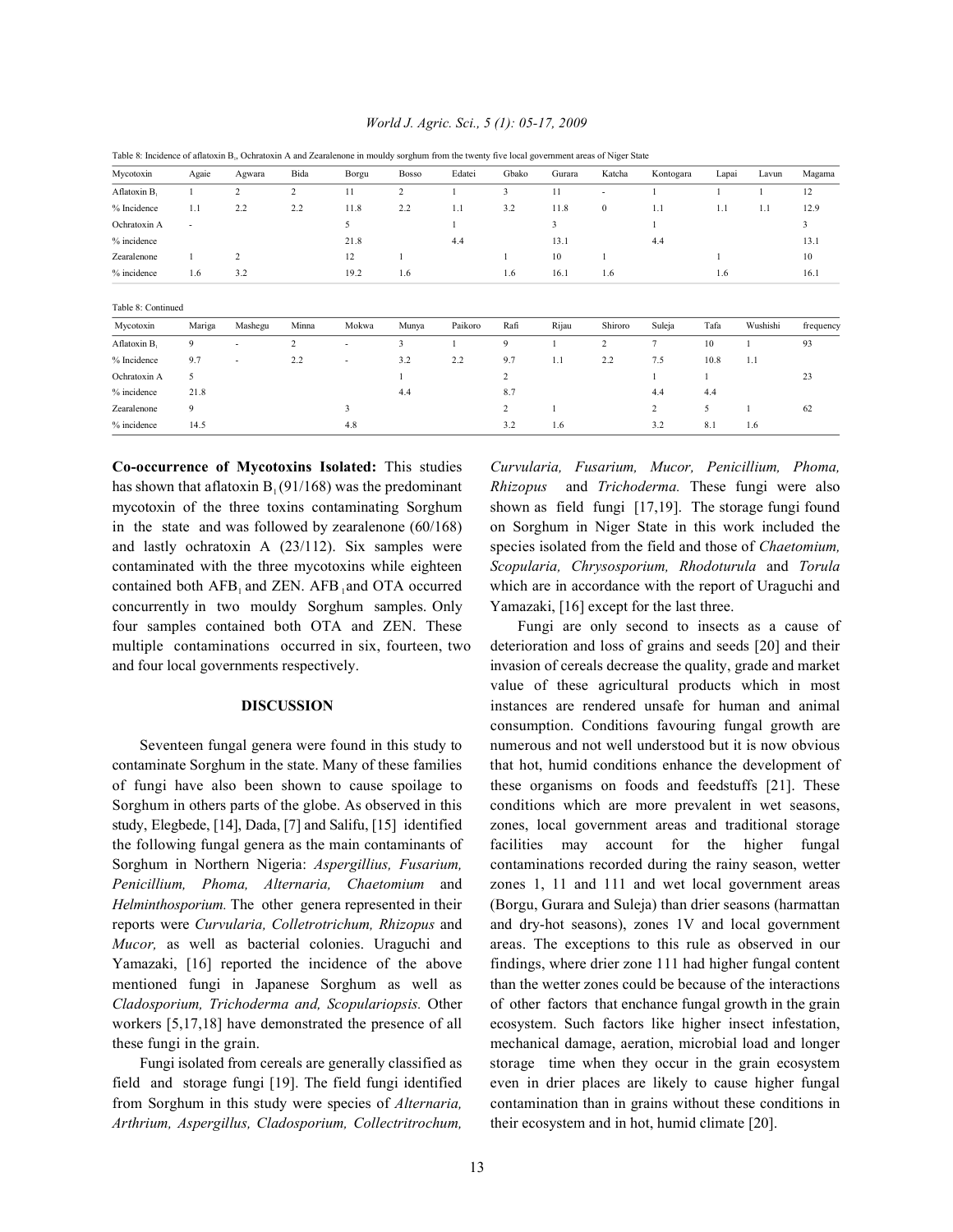aflatoxin, ochratoxin A and zearalenone are among the five obtainable in the State particularly during the harmattan agriculturally-important fungal mycotoxins [22] which are and rainy seasons. Our study conforms to these earlier found in abundance in foods especially grains including findings as zearalenone incidence was higher during Sorghum and pose a vast array of scientific problems the harmattan, rainy and dry-hot seasons (in order of and challenges to food production, public health and decreasing prevalence). *Fusarium* contaminated samples international trade. The other two are deoxynivalenol and were also more during the cool, wet season than dry, cool fumonisins. Several investigations including this study harmattan and dry-hot periods respectively. Others have detected aflatoxin  $B_1$ , OTA and ZEN from Sorghum workers [6,27,30] have shown zearalenone as crop in Nigeria and other parts of the globe [6,16]. Niger State contaminant in tropical climate. has a tropical climate that is conducive for growth of Crops are infected in the field by fungi and these field *Aspergillus,* producers of aflatoxin and this explains why fungi persist and proliferate with consequent increase in these species of fungi and their toxin aflatoxin  $B_1$  are the mycotoxin formation during storage when favourable most predominant fungal and mycotoxin contaminants of conditions prevail [31]. Therefore mycotoxin incidence Sorghum in the state. The abundance of *Aspergillus spp* and contents are likely to be higher in badly stored grains in the Sorghum samples correlated with the incidence of than those on the field as observed in this work where the AFB<sub>1</sub>. This study also shows that zearalenone and to a incidence and concentrations of the three studied lesser extent ochratoxin A occurs in mouldy Sorghum mycotoxins were consistently higher in storage (store and samples from differents parts of Niger State. Both toxins market) samples than those from the fields. The more were presumed by earlier scientists [23] to occur mainly in enhancing humid conditions [21] in the wet zones (I and temperate countries. Fewer samples were subjected to II) than the dry zones (III and IV) was responsible for the OTA analysis as compared to  $AFB_1$  and  $ZEN$ . This might higher fungal and mycotoxin ( $AFB_1$ , OTA and  $ZEN$ ) account for the lower incidence of OTA in the studied contamination of samples from the former group than samples than AFB1 and ZEN. the later. Similarly, except for ZEN, the wet season had

Ochratoxin A is known to be produced mainly by higher mycotoxin contents than the dry seasons. P*. verrucosum* and *Aspergillus ochraceus* but of recent This study was a biased one because only mouldy *Penicillium cyclopium, P. viridicatum, A. versicolor,* samples of Sorghum were sampled for the work. Though *A. glaucus* and *A. flavus* [24] and *Aspergillus niger* [25]. such studies cannot give useful incidence data like All these species of OTA producers were isolated from unbiased study, biased analysis can give the natural field, marketed and stored mouldy Sorghum in Niger State. fungal and mycotoxin profile of an area. Such biased *A.ochraceus* and *P.viridicatum* produce OTA between studies are also becoming increasingly important in 0 and 31°C [20]. The upper limit of this temperature range public health hazards analysis in Sub Saharan Africa is not unusual during the dry, harmattan and rainy because cheaper, low grade, mouldy grains are fed to seasons in the state. The incidence and concentration of animals. Scarcity of food, disasters and poverty leave the toxin were indeed higher in the dry harmattan period many people in this region of the world with little or no than the dry-hot season. In addition some studies have option but to purchase and consume low grade cereals. shown that *Penicillium spp* can grow and elaborate The consumption of mouldy grains by man and animals mycotoxins over a broader range of temperatures than has severe consequences on public health particularly *Aspergillus* [20] which implies that the earlier presumed that the mycotoxins are found at unsafe levels in the temperate fungi, *Penicillium spp* and their secondary mouldy grains. metabolites are capable of contaminating crops in the *Aspergillus* species the most frequent fungal tropics as clearly demonstrated in this work. Many contaminant isolated in this study produce many scientists [26,27] have also isolated OTA from foods and mycotoxins including aflatoxins and ochratoxins [34]. The feedstuffs in the tropics. involvement of these toxins in many human [30] and

*F.oxysporum and F. semitectum* [28] were isolated in the concern is the presence in our foods of aflatoxin B<sub>1</sub>, one mouldy Sorghum samples studied. In general, zearalenone of the most potent naturally occurring carcinogens. production by Fusarium spp. is greater in mouldy samples Ochratoxin A causes kidney and liver impairment in and is favoured by wet climates (high rainfall) and animals and man especially pigs [35,36].

Of the hundreds of mycotoxins occurring in nature especially by wet, cool weather [29]. These conditions are

Three ZEN producing species namely *F.equiseti,* animal [33] maladies has been documented. Of greatest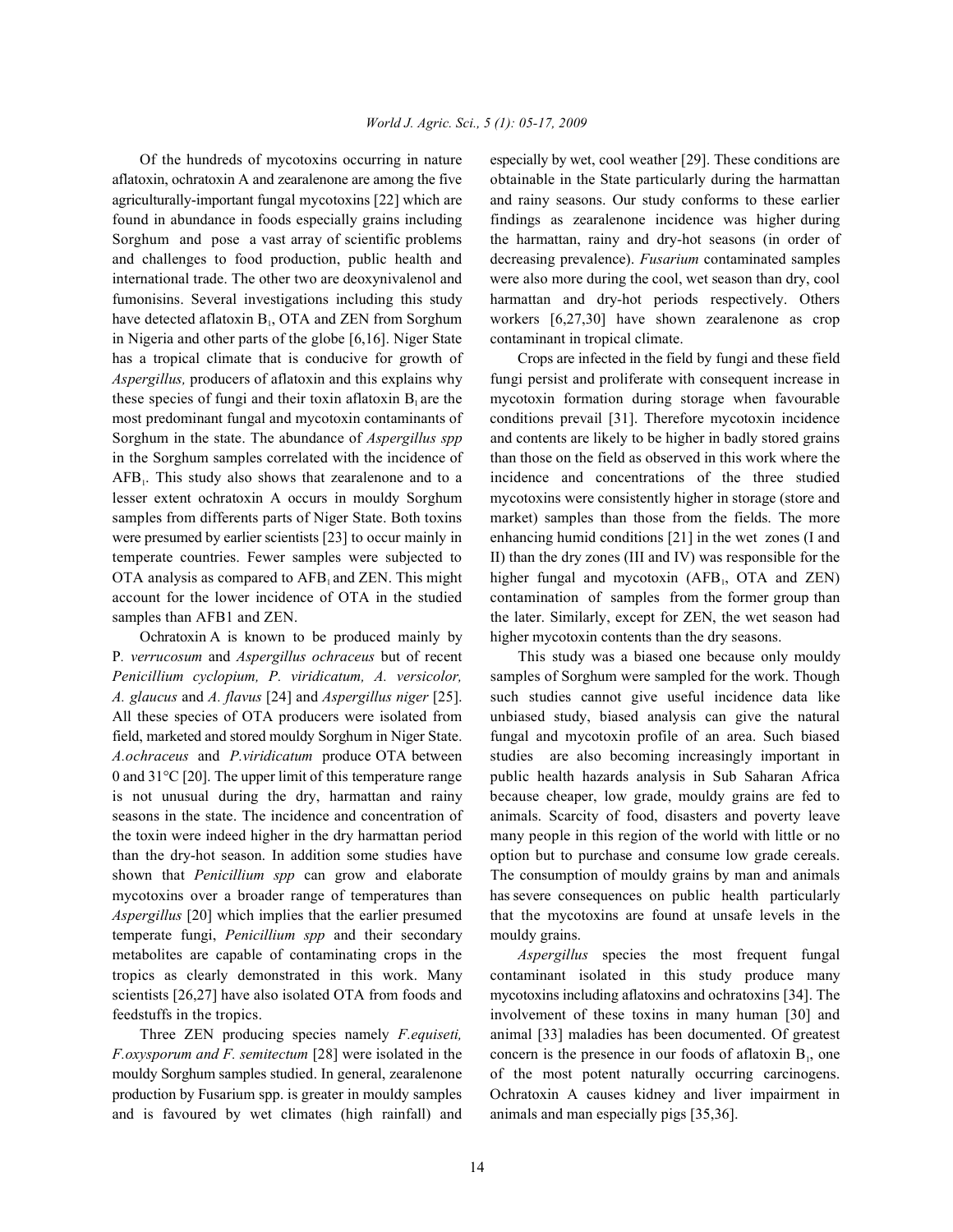mycotoxins including but not limited to ochratoxin, so enlightenment programmes on the hazards of mouldy patulin and citrinin [34]. Patulin is neurotoxic while Citrinin crops to the Nigerian populace especially the crop and is nephrotoxic [32]. *Fusarium spp* produce zearalenone, animal farmers and the enforcement of the 1987 Nigeria fumonisins and trichothecenes and many other mycotoxin regulatory guidelines in the country have fusariotoxins that have adverse impact on man and become imperative. animals. Zearalenone adversely affects the reproductive system of animals and has been associated with **ACKNOWLEDGEMENT** precocious pubertal changes in children and human cervical cancer [29]. Diseases caused by the other This research work was partly funded by a grant fusariotoxins are well documented [37]. (R/CA/37) from the University Board of Research,

which were also isolated in this work are known producers Nigeria. We are therefore grateful to the University of sterigmatocystin [34], an intermediary metabolite of authority of F.U.T, Minna, for allowing us publish this aflatoxin biosynthetic pathway and like  $AFB<sub>1</sub>$  it is also a work. The technical assistance rendered by Mallam hepatoxic and nephrotoxic carcinogen but exhibits lower Mohammed Kudu of Microbiology Department, Federal toxicity than the former [32]. *Rhizopus* and *Mucor spp* University of Technology, Minna; and Mallam A.G. were also abundantly found in Sorghum in our work. Mohammed of Department of Crop Protection, Ahmadu These genera of fungi produce rhizonin A which Bello University, Zaria; in the identification of the fungi is has deleterious effects on kidney and liver of mice acknowledged. and rats [38].

Moulds of the genus *Alternaria* are known to secrete **REFERENCES** a host of mycotoxins but the ones of toxicological significance to man and animals are altertoxins, tenuazonic 1. Singh, B.N., S. Fagade, M.N. Ukwungwu, acid and cytochalasins [35]. According to the authors C.S. Williams, S.S. Jagtap, O. Oladimeji, A. Efisue and altertoxins induce mutagenesis and transformation in O. Okhidievbie, 1997. Rice growing environments mammalian cells while tenuazonic acid inhibits protein and Biophysical constraints in different synthesis causing salivation, emesis, anorexia, erythema, agro-ecological zones of Nigeria. Met. J., 2(1): 35-44. gastrointestinal haemorrhages and convulsion in guinea 2. US Grain Council, 2008. Sorghum. Available at pigs, mice, rabbits, dogs and monkeys. The same authors www.grain.org/galleries/default-file/Sorghum. reported that cytochalasins inhibit cytokinesis and 4. Chandrashekar, A., R. Bandyopadhyay and A.J. Halll, protein synthesis and have been shown to cause (eds.). 2000. Technical and institutional options for pulmonary haemorrhage and brain oedema in mice. Sorghum grain mold management: proceedings of an Species of *Helminthosporium, Curvularia, Phoma* and international consultation, 18-19 May 2000, ICRISAT, *Trichoderma* are also producers of cytochalasins [39]. Patancheru, India. (In En. Summaries in En, Fr.)

elaborate emodin, a toxin that is cytotoxic and mutagenic International Crops Research Institute for the Semito hepatic cells which causes haemolytic jaundice, renal Arid Tropics. 299 pp. ISBN 92-9066-428-2. Order code failure and eventually death in mice [40]. No toxic diseases CPE 129. have been documented to date against *Chrysosporium,* 5. Bandyopadhyay, R., D.R. Butler, A. Chandrashekar, *Scopulariopsis, Torula and Rhodotorula* [41]*.* K.R. Reddy and S.S. Navi, 2000. Biology,

studied mycotoxins in mouldy Sorghum in Niger State as Mold in Technical and Institutional options for demonstrated in this study and the possible synergistic Sorghum grain mould management: Proceedings of effects [42] of these fungi and toxins implies that Sorghum an international consultation, 18-19 May, 2000, could be an important causative agent of several human ICRISAT, Patancheru, India. (Chandrashekar, A., and animal mycotoxicoses including those discussed Bandyopadhyay, R. and Hall, A.J. eds). Patancheru above in Nigeria. The consumption of such mouldy 502 324, Andra Pradesh, India: International Crops grains therefore has adverse consequences on national Research Institute for the Semi-Arid Tropics.

*Penicillium* species also elaborate a host of livestock production, human health and economy [43] and

*Aspergillus, Chaetomium* and *Helminthosporium* Federal University of Technology, Minna, Niger State,

- 
- 
- Some species of *Cladosporium* are known to Patancheru, 502324, Andhra Pradesh, India:
- The presence of mycotoxigenic fungi and the Epidemiology and Management of Sorghum Grain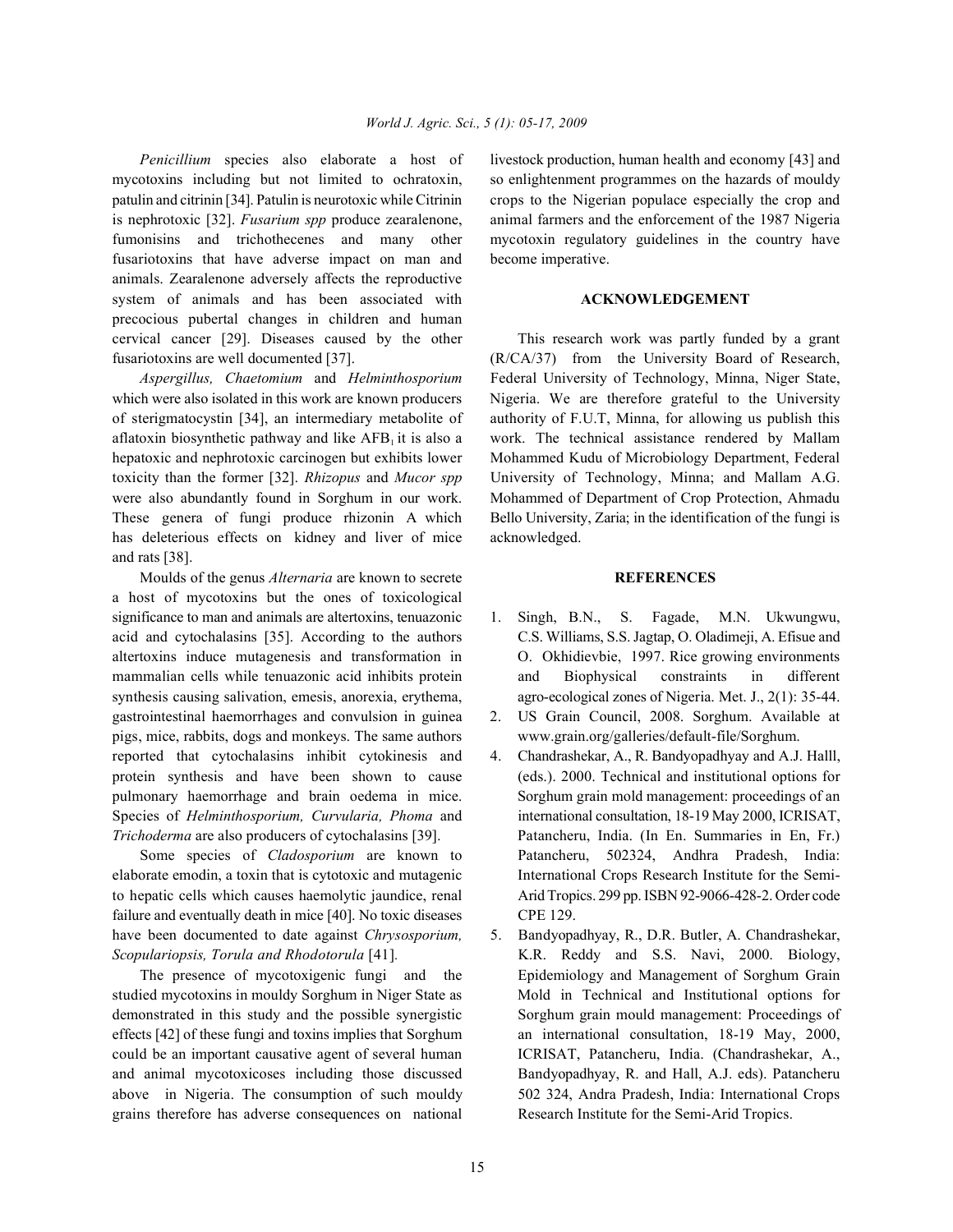- likely to contaminate Nigerian staple food stuff. A paper presented at the first National Workshop on Mycotoxins held on 29th November, 1990 at University of Jos. Book of proceeding, pp: 9-27.
- 7. Dada, J.D., 1979. Studies of fungi causing grain mould of Sorghum varieties in northern Nigeria with special emphasis on species Capable of producing mycotoxins. M.Sc. thesis Ahmadu Bello University , Zaria.
- 8. Halfon-Meiri, A. and Barki-Golan, 1990. Mycoflora involved in seed germ discolouration of popcorn and it's effect on seed quality. Mycopathologia, 11: 37-41.
- 9. Elegbede, J.A., 1978. Fungal and mycotoxin contamination of Sorghum during storage. M.SC Thesis submitted to department of Biochemistry, Ahmadu Bello University, Zaria. 1-47.
- 10. AOAC (Association of Official Analytical Chemists) 1980. Method of analysis of aflatoxins, ochratoxin A, zearalenone, vomitoxin and secalonic acid. AOAC J., 67(5).
- 11. Paulsch, W.E., H.P. Van Egmond and P.I. Schuller, 1982. Thin layer chromatographic method for analysis and chemical confirmation of ochratoxin A in kidneys of pigs. International JPAC. Symposium on mycotoxins and phycotoxin, Vienna, Austria, Sept 1-3 1982.
- 12. Ware, G.M. and C.W. Thorpe, 1978. Determination of Zearalenone in corn by High Pressure Liquid Chromatography and fluorescence detection. J. Assoc. Off. Anal. Chem., 61(5): 1058-1062.
- 13. Gbodi, T.A., N. Nwude, Y.O. Aliu and C.O. Ikediobi, 1986. The mycoflora and mycotoxins found in Acha (Digtaria Exilis stapf) in Plateau State, Nigeria. Fd. Chem.. Toxic., 24(4): 339-342.
- 15. Salifu, A., 1978. Mycotoxins in short season varieties of Sorghum in Northern Nigeria. Samaru J. Agric. Res., 1: 83-87.
- 16. Uraguchi, K. and M. Yamazaki, 1978. Toxicology: biochemistry and pathology of mycotoxins. Halsted press, Japan, 1-278.
- 17. Leslie, J.F., K.A. Zeller, S.C. Lamprecht, J.P. Rheeder and W.F.O. Marasas, 2005. Toxicity, pathogenicity and genetic differentiation of five species of Fusarium from Sorghum and millet. Phytopathology, 95: 275-283.
- 18. Moubasher, A.H., M.A. Elnaghy and S.I. Abdel-Hafez, 1971. Studies on the fungus flora of three grains in Egypt. Mycopathol., 47(3): 261-274.
- 6. Okoye Z.S.C., 1992. An overview of Mycotoxins 19. Pitt, J.I. and A.D. Hocking, 1997. Fungi and Food Spoilage, 2nd ed. London: Chapman & Hall. 2-35.
	- 20. Ominski, K.H., R.R. Marquardi, R.N. Sinha and D. Abramson, 1994. Ecological aspects of growth and mycotoxin production by storage fungi. In: Miler, J.D and Trenholm, H.L (1994). Mycotoxins in grains: Compounds other than aflatoxins. Eagan Press, St. Paul Minnesota, USA. 287-314.
	- 21. Mclean, M. and P. Berjak, 1987. Maize grains and their associated mycoflora: A microecological consideration. Seed. Sci. & Technol., 15: 813-850.
	- 22. Bhat, R.V. and S. Vasanthi, 2003. Food Safety in Food Security and Food Trade. Mycotoxin Food Safety Risk in Developing Countries. IFPRI. Brief 3. September 2003.
	- 23. Javis, B., 1971. Factors affecting the production of mycotoxins. J. Appl. Bact., 34(1): 199-213.
	- 24. Czerwiecki, L., D. Czajkowska and A. Witkowska-Gwiazdowska, 2002. On ochratoxin A and fungal flora in Polish cereals from conventional and ecological farms - Part 1: occurrence of ochratoxin A and fungi in cereals in 1997. Food Addit Contam., 19(5): 470, 2002.
	- 25. Pardo, S., A.J. Ramos and V. Sanchis, 2004 Occurrence of Ochratoxigenic Fungi and Ochratoxin A in Green Coffee from Different Origins. Food Sci. Tech. Int., 10(1): 0045-5.
	- 26. Adebajo, L.O., A.A. Idowu and O.O. Adesanya, 1994. Mycoflora and mycotoxins production in Nigerian corn and corn-based snacks. Mycopathologia; 126(3): 183-92.
	- 27. Adeboje, L.O. and O.J. Popoola, 2003. Mycoflora and mycotoxins in kolanuts during storage. African J. Biotechnol., 2(10): 365-368.
	- 28. Pallaroni, L., 2003 New approach for zearalenone analysis Doktors der Agrarwissenshaften (Dr. agr.) Vollständiger Abdruck der von der Fakultät Wissenschaftszentrum Weihenstephan für Ernährung, Landnutzung und Umwelt der Technischen Universität München zur Erlangung des akademischen Grades eines, pp: 1-136.
	- 29. Joint FAO/WHO Expert Committee on Food Additives (JECFA), 2000. WHO Food Additives series:44 safety evaluation of certain food additives and contaminants: Zearalenone, 2000.
	- 30. Yamashita, A., T. Yashizawa, Y. Aiura, P.C. Sanchez, E.I. Dizon, R.H. Arim and Sardjono, 1995. Fusarium mycotoxins (fumonisins, nivalenol and zearalenone) and aflatoxins in corn from Southeast Asia. Biosciences.Biotechnology and Biochemistry. 59:1204-1807.